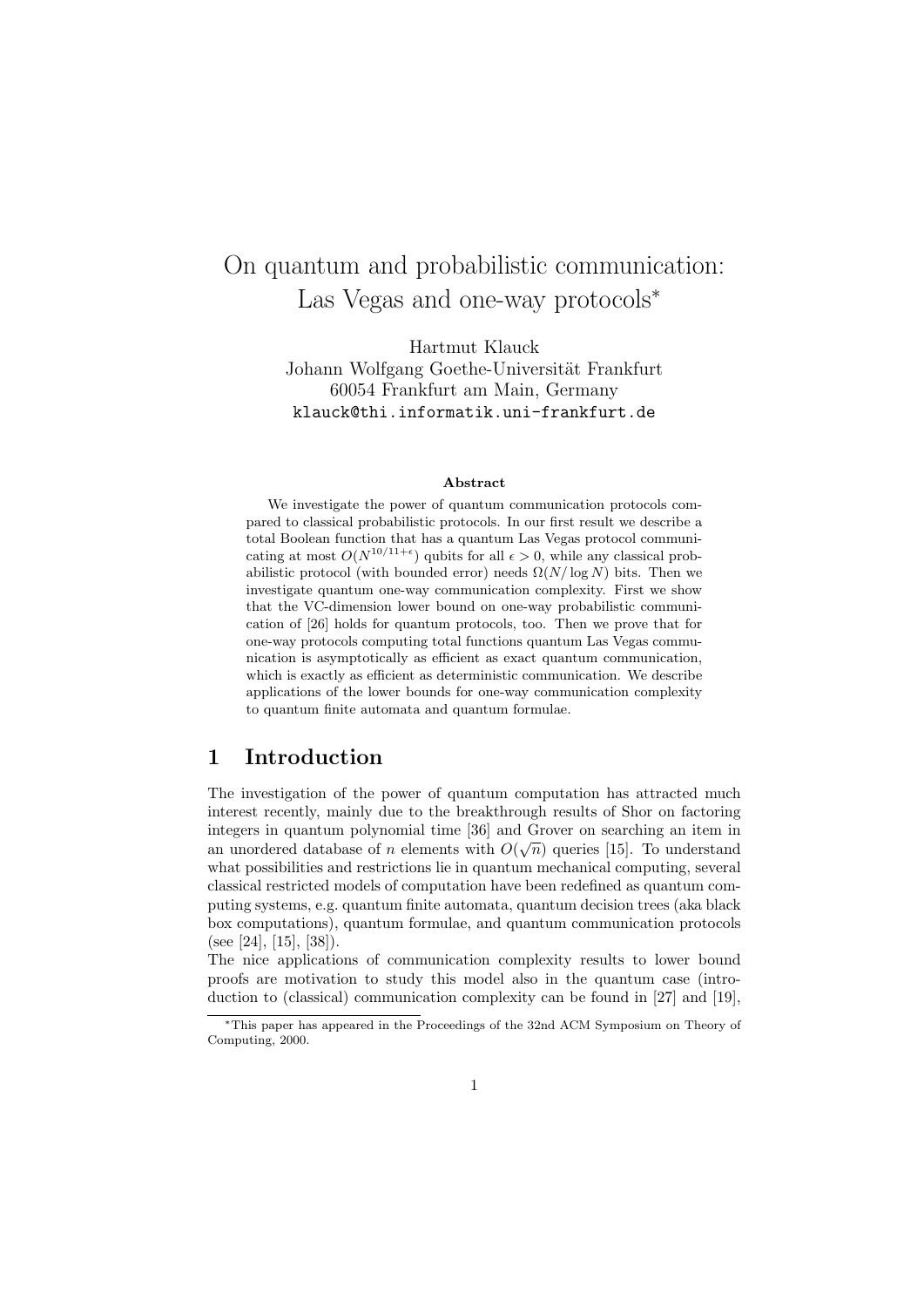an overview on quantum communication complexity in [37]). In a quantum protocol (as defined in [38]) the players exchange qubits rather than bits. Another scenario, where the players may also possess some (input independent) qubits that are entangled with the other players qubits is proposed in [11] and [12]. Due to the "superdense coding" technique of [5] in this model 2 classical bits can be communicated by transmitting one qubit (and using one entangled qubit). The main objective of quantum communication complexity theory is to determine the maximum speedup one can get in comparison to classical communication for the different modes of acceptance: exact protocols (without error), bounded error, and Las Vegas (no error, but only the expected communication is measured).

While quite a lot of lower bound methods are known for classical communication complexity, so far only few lower bound methods for quantum protocols are known: the rank lower bound is known to hold for exact quantum communication [7], the discrepancy lower bound for bounded error protocols [25]. But the latter technique is not strong enough to prove e.g. a superlogarithmic lower bound on the bounded error quantum communication complexity of the disjointness problem DISJ (both players receive an incidence vector of a subset of  $\{1, \ldots, n\}$  and have to decide whether the sets are not disjoint:  $\bigvee (x_i \wedge y_i)$ , maybe the most important communication problem. In [7] an upper bound of  $\alpha(\vec{r})$  $O(\sqrt{n}\log n)$  is shown for this problem by an application of Grover's quantum search algorithm. This yields the largest known gap between quantum and classical communication for a total function, the probabilistic communication of disjointness is  $\Omega(n)$  [21]. Note that the exponential gap between bounded error quantum and classical communication of [34] holds for a partial function only. An exponential gap between exact quantum and deterministic classical communication is also known for a partial function [7].

The generalization of Grover's black box search problem (corresponding to an OR problem) to constant depth trees of ANDs and ORs is solvable with almost quadratic speedup [7]. [8] prove that this technique can be extended to get an almost quadratic gap between quantum Las Vegas and classical probabilistic black box-computations. By a reduction to communication complexity problems this yields a polynomial gap between quantum Las Vegas and probabilistic communication for some specific relation. This result inspired the first result of our paper: a polynomial gap for for the same modes of computation, but this time for a total function. Whereas the upper bound uses the tree evaluation of [8] the lower bound employs the heavy machinery of [20], where protocols with limited nondeterminism are investigated. In fact we prove that a small, but still hard subset of the language considered in [20] can be decided by an efficient quantum protocol. The complicated lower bound method is needed, because we have to prove a lower bound on probabilistic communication while nondeterministic communication is small (since we want to employ Grover search). Apart from [20] the only result separating these complexity modes is given in [4] (for which we describe an improvement).

The quantum protocols discovered so far that achieve a polynomial speedup for total functions compared to classical protocols share the feature of using a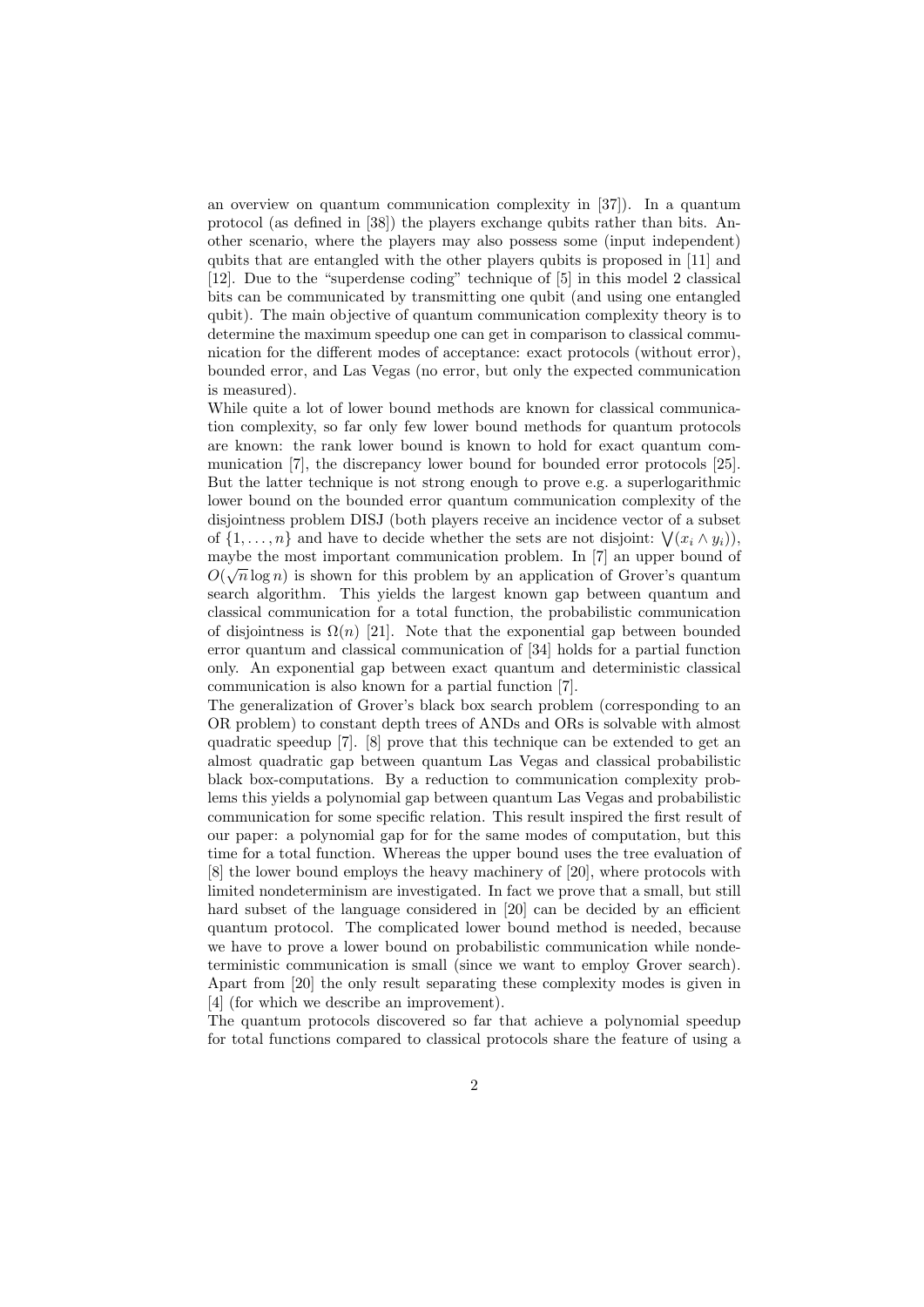large amount of communication rounds (which comes from using Grover search). We turn our interest to the question how efficient communication problems can be solved in the quantum world when the number of rounds is restricted. A very restricted model is one-way communication, where only a monologue is transmitted from one player to the other, who decides the function value. This model has important applications for automata [14] and also allows to rephrase the Nečiporuk lower bound on formula size nicely  $[22]$ . Kremer  $[25]$  investigates quantum one-way communication and exhibits a complete problem for polylog quantum communication (with bounded error). We show that the VCdimension lower bound of [26] can be extended to the (bounded error) quantum case. We get a tight bound by using the results of [3] on random access quantum coding. We furthermore show that for total functions and one-way protocols exact quantum communication is exactly as powerful as deterministic communication and asymptotically as efficient as quantum Las Vegas communication. Similar results hold in the model with prior entanglement.

We conclude from these results that quantum communication is dependent on rounds. Good speedups for total function seem to use rounds, this is provably true for all nonconstant gaps for the Las Vegas mode and for the disjointness problem in bounded error mode. It is not clear, whether quantum compared to classical communication ever helps to save rounds for total function, e.g. if there is a total function with no efficient classical probabilistic one-way protocol, but an efficient bounded error quantum one-way protocol.

Quantum finite automata (qfa's) are defined in [24]. The following is known about one-way qfa's (with bounded error): they may be exponentially more succinct than classical automata [2], but cannot compute every regular language [24], furthermore they can be exponentially larger than dfa's for some finite languages [3],[28]. We provide a combinatorial tool to prove lower bounds on qfa's by considering the VC-dimension of a matrix associated with the function. Another corollary is that for total function exact qfa's are never more succinct than dfa's and Las Vegas qfa's (qfa's without error that may "give up" with probability  $\epsilon$ ) have size at least  $D^{1-\epsilon}$  for the minimal dfa size D. We show these results even for a generalized version of quantum finite automata which are at least as strong as qfa and as probabilistic finite automata.

A second application of one-way complexity is the Nečiporuk lower bound on formula size. Recently [35] proved that the classical Nečiporuk function is essentially also a lower bound on quantum formula size (within a logarithmic factor). This is astonishing, since the bound does not hold for probabilistic formulae [22]. Therefore we can conclude that the model of quantum formulae considered in [38] is restricted and we propose to consider more general possibilities of measurements as in the definitions of quantum circuits with mixed states defined in [1] and additionally consider additional input variables for the formulae to allow the simulation of random inputs. For the generalized model of quantum formulae a lower bound based on the VC-dimension is proved.

In the last section we take a look at communication with less severe interaction limitations. A series of papers (see [13], [17], [31], [32], [23]) give round hierarchies for classical protocols of the following form: A function  $f_k$  (usually the so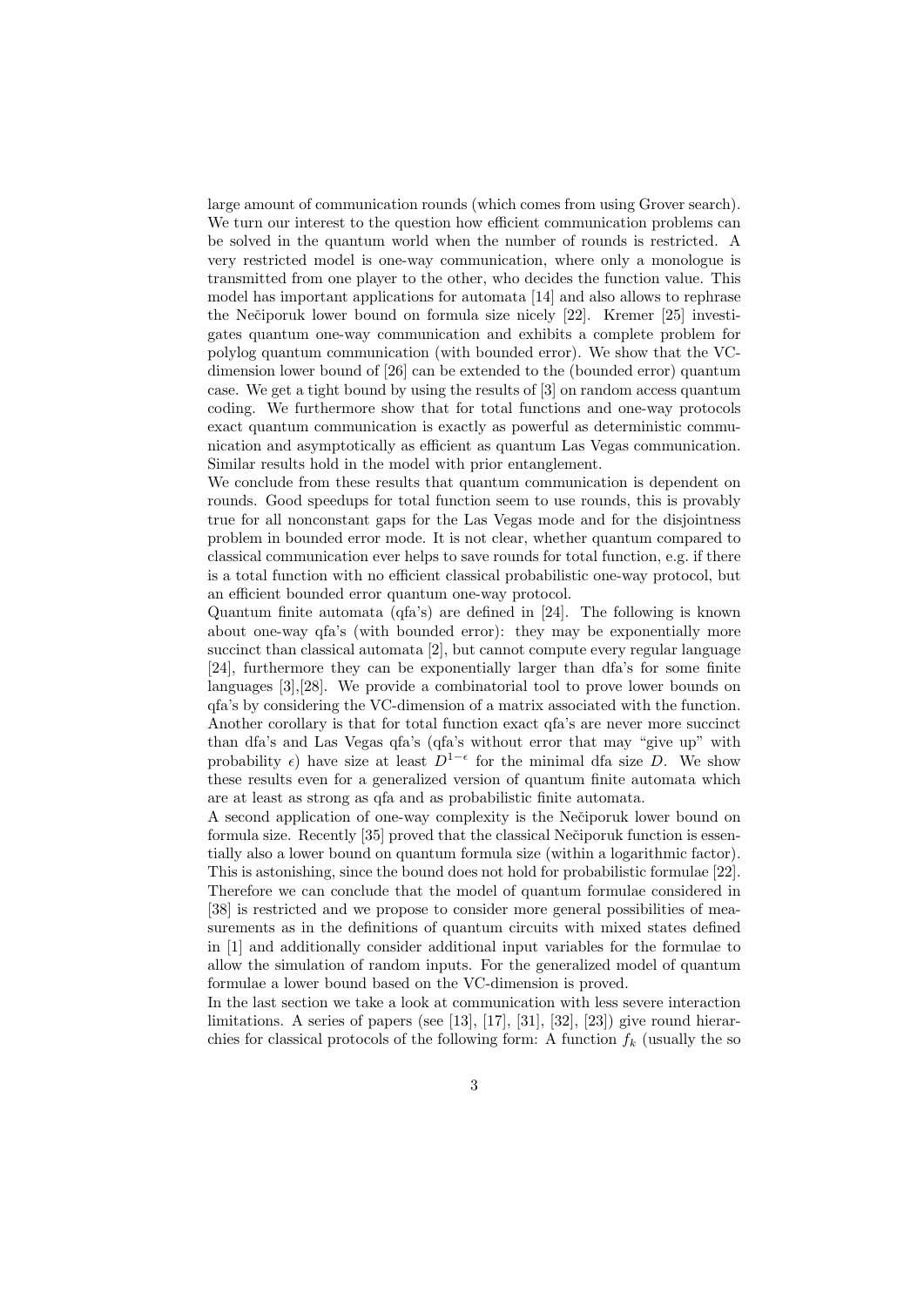called pointer jumping function) can be computed in, say,  $k \log n$  communication in  $k$  rounds when A starts, but needs large communication when B starts. We note that proving a lower bound of  $c(n)$  for quantum communication would imply via reductions also lower bounds for the  $k$  round bounded error quantum communication complexity of the disjointness problem.

#### 2 Preliminaries

In this section we provide definitions of the models considered.

**Definition 1** Let  $f : \{0,1\}^n \times \{0,1\}^n \rightarrow \{0,1\}$  be a function. In a communication protocol player A and B receive x and y and compute  $f(x, y)$ . Classically the players exchange binary messages. The communication complexity of a protocol is the worst case number of bits exchanged. The deterministic communication complexity  $D(f)$  of f is the complexity of an optimal protocol for f.

In a randomized protocol both players have access to public random bits. The output is required to be correct with probability  $1 - \epsilon$  for some constant  $\epsilon$ . The randomized communication complexity of a function  $R_{\epsilon}(f)$  is then defined analogously to the deterministic communication complexity. A protocol is called Monte Carlo, if the error is one-sided (no input with  $f(x, y) = 0$  is accepted), and called Las Vegas, if no error is allowed, but only expected communication is measured, the notation is  $R_0(f)$ . Alternatively we consider protocols that may give up without answer with probability at most  $\epsilon$  (but never err), the notation is  $R_{0,\epsilon}(f)$ .

A protocol has k rounds, if the players exchange k messages with A and B alternating as speakers. A protocol is called one-way if only one players sends a message. The complexity notations are superscripted with the number of allowed rounds and eventually with the player starting, like  $C^{k,B}$  or  $C^1$  (usually A starts).

The communication matrix of f is a matrix with  $M[x, y] = f(x, y)$ . Furthermore we will consider nondeterministic protocols, which are defined in the standard way.

Now we define quantum communication protocols. For general information on quantum computation see [16] and [33].

Definition 2 In a quantum protocol both players have a private set of qubits. Some of the qubits are initialized to the input before the start of the protocol, the other qubits are in state  $|0\rangle$ . In a communication round each player can perform some unitary transformation on his qubits and then one sends some of the qubits in his possession to the other player (at the cost of the number of qubits sent). After the end of the protocol the state of some qubits is measured and  $(a$  part of) the result is taken as the output.

In an exact quantum protocol the result must be computed correctly with probability 1. The exact quantum complexity of a function  $Q_E(f)$  is the minimal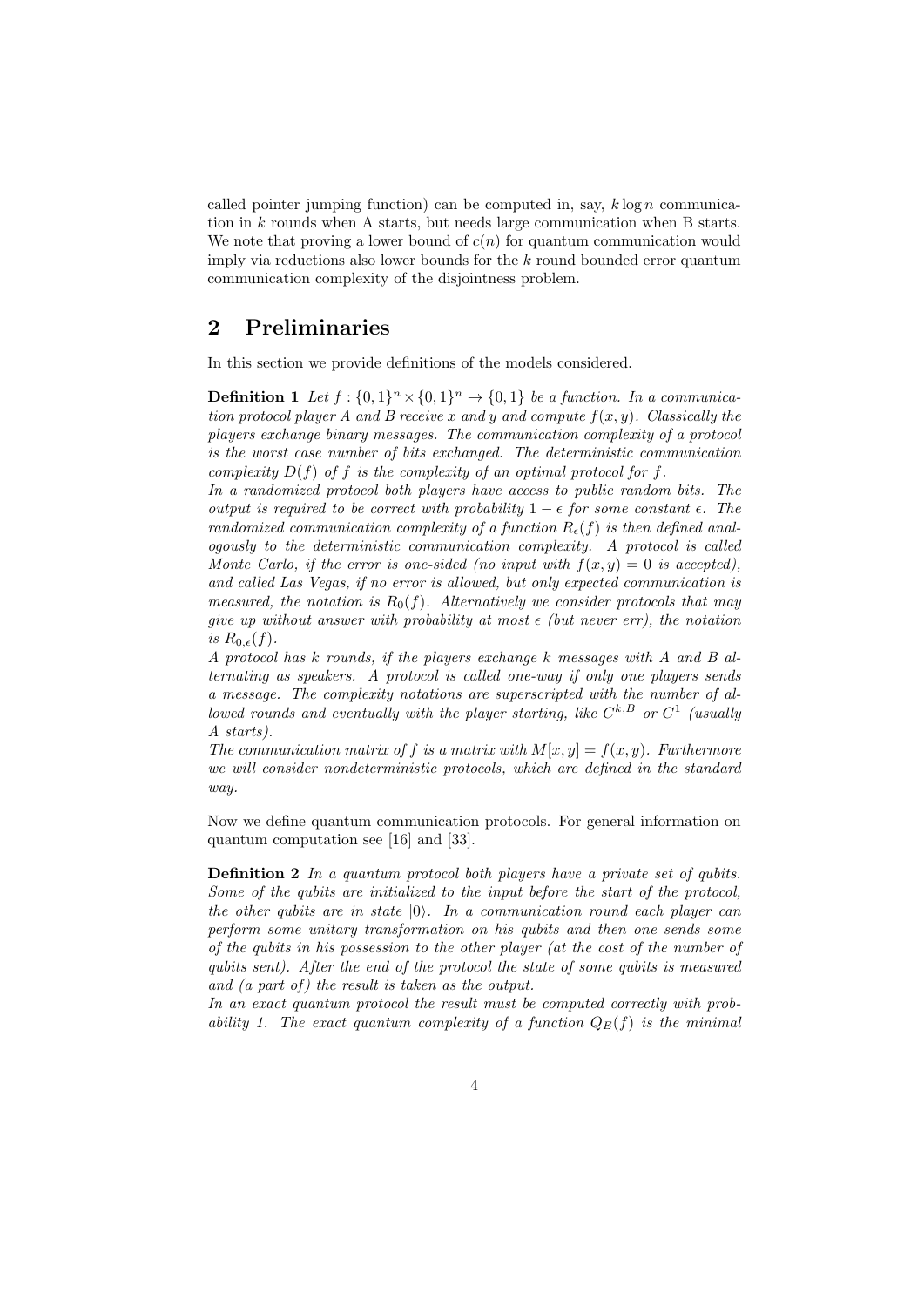complexity of an exact quantum protocol for f. In a (bounded error) quantum protocol the correct answer must be given with probability  $1 - \epsilon$  for some  $1/2 > \epsilon > 0$ . The (bounded error) quantum complexity of a function is called  $Q_{\epsilon}(f)$ . For a quantum Las Vegas protocol acceptance in defined as for classical Las Vegas protocols, the notations are  $Q_0(f)$  and  $Q_{0,\epsilon}(f)$ . Bounded rounds are indicated as above.

[11] and [12] propose a different model of quantum communication: A and B may possess an arbitrary input-independent set of (entangled) qubits. Then they communicate, where we consider qubit communication. This model can be simulated by allowing first an input-independent communication (to set up the entanglement) with no cost and then a communication with cost. The superdense coding technique of [5] allows to transmit n bits of information with  $\lceil n/2 \rceil$  qubits in this model. We denote the complexity in this model by the superscript  $e$ .

For the definition of one-way qfa's we refer to [24] and [28]. Our results hold for the models defined in both papers. We furthermore consider exact qfa's (no error allowed) and Las Vegas qfa's (that may give up with some probability  $\epsilon$ , but never err).

Nayak [28] has proposed to consider a model of quantum automata in which arbitrary measurements are allowed. Here we propose a formal definition of such a model, in which those measurements are controlled by a classical finite automaton.

Definition 3 A quantum/classical (finite) automaton is desribed by a tuple  $(Q, \Sigma, F_a, F_r, q_0, k, S, \delta)$ , where Q is a finite set of classical states,  $\Sigma$  is an alphabet,  $F_a \subseteq Q$  the set of accepting states,  $F_r \subseteq Q$  the set of rejecting states,  $F_a \cap F_r = \emptyset$ ,  $q_0$  is the starting state, k is the dimension of the Hilbert space  $\mathbb{C}^k$  (which describes the quantum memory of the automaton). The set S consists of pairs of unitary transformation and observables for the Hilbert space  $\mathbb{C}^k$ ,  $\delta: Q \times \{1, \ldots, k\} \times \Sigma \rightarrow Q \times S$  is the transition function.

A computation starts in state  $q_0$ . Also in the beginning set  $m = 1$  and the initial quantum state is  $|0\rangle$ . When a letter  $a \in \Sigma$  is read, the transition function is applied to the state, m and a, and results in a new state plus a superoperator (consisting of a unitary transformation and a measurement). The superoperator is applied to the quantum state and yields a new quantum state plus a measurement result, which is stored in m (there are at most k different results). The computation ends, after the input has been read. The automaton accepts, if the (classical) state is in  $F_a$ , and rejects, if the state is in  $F_r$ , otherwise the automaton gives up without result.

The size of a quantum/classical automaton is  $k + |Q|$ . Acceptance modi are defined as usual.

Obviously a quantum/classical automaton can efficiently simulate both a qfa in the Kondacs/Watrous definition, and a classical probabilistic automaton: random bits can be provided by measuring input independent quantum states. Due to the results of [24], [3], [28] this model can recognize languages which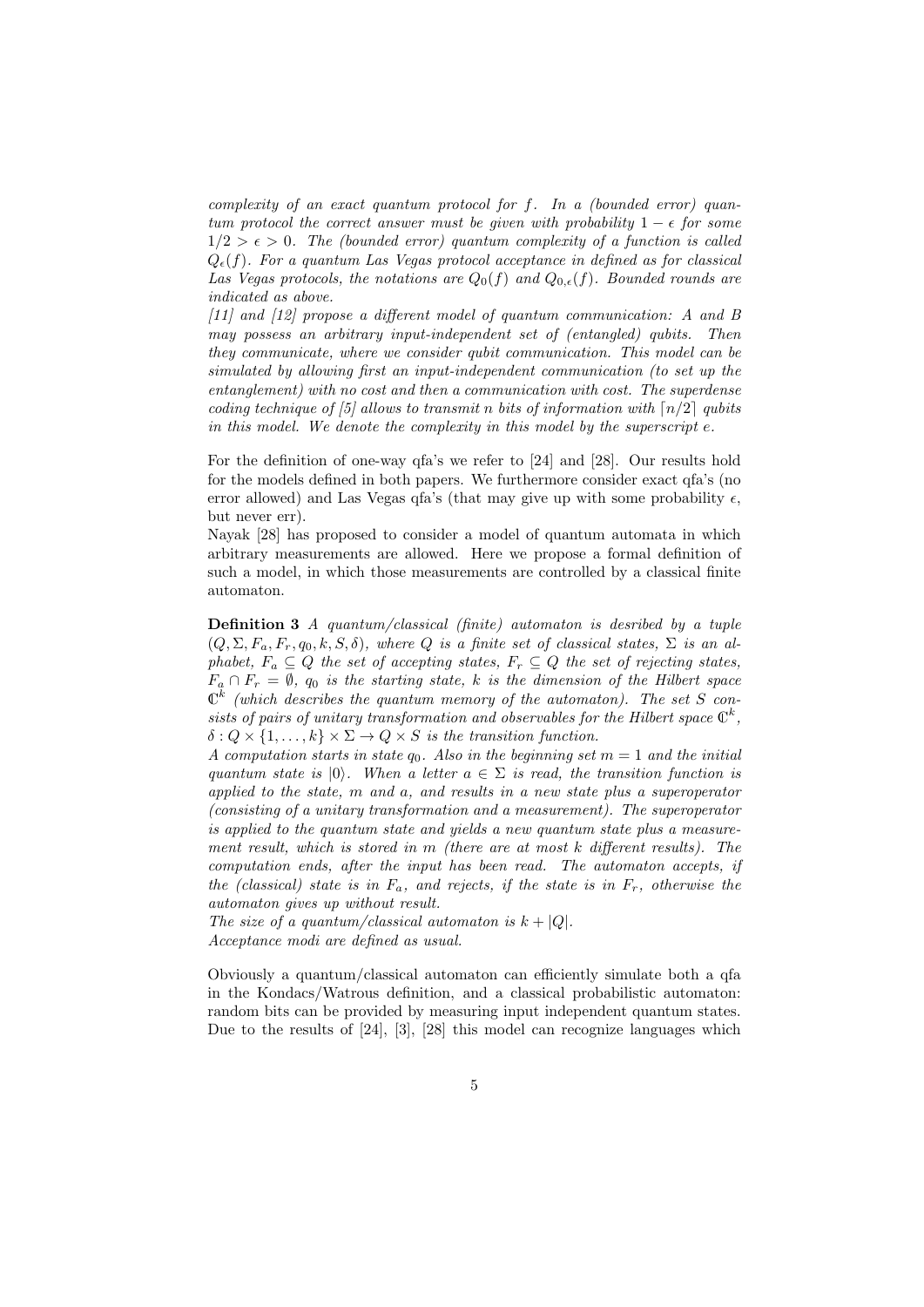qfa cannot, and can be exponentially smaller than both qfa and pfa for some languages.

Classical formulae are defined as usual, probabilistic formulae are formulae with additional random inputs. Quantum circuits are defined by Yao in [38]. A quantum formula is a quantum circuit with the additional requirement that for every input there is at most one unique path that connects it to the output wire. The size of the quantum formula is the number of gates without predecessors. Acceptance is defined as usual.

The definition by Yao allows classical constants 0,1 to be read by the formula besides its (Boolean) input. Only one final measurement may be applied to the output qubits of the formula. [1] introduces a more general model of quantum circuits working on mixed states, where density matrices are transformed by superoperator gates.

We call the model defined in [38] pure quantum formulae and the mixed state model generalized quantum formulae. There is, however, one more point: to simulate random input variables we allow the formulae to read additional input variables, where each of these is a (mixed) ensemble of pure states (not entangled with the states of the other additional input variables). Each of these quantum random variables can be read arbitrarily often by the formula. For each quantum random variable in the beginning of the computation a pure state is chosen from the corresponding ensemble and each occurence of the quantum random variable is replaced by the pure state.

#### 3 Quantum Las Vegas communication

In this section we prove a polynomial gap between quantum Las Vegas and bounded error probabilistic communication complexity for a total Boolean function. This function accepts a subset of the language defined now.

 $\mathcal{P}_{m,n}$  is the set of all size n subsets of  $\{1,\ldots,m\}$ . Let  $D_{n,s}$  denote the following language:

$$
D_{n,s} = \{ (x_1, x_2, \dots, x_s; y_1, y_2, \dots, y_s) |
$$
  

$$
\forall i : x_i, y_i \in \mathcal{P}_{n^{32}, n} \text{ and } x_i \cap y_i \neq \emptyset \}
$$

Note that the input length is  $\Theta(ns \log n)$  and that nondeterministic protocols can easily compute  $D_{n,s}$  and its complement with communication  $O(s \log n)$ resp.  $O(n \log n)$ . Hromkovič and Schnitger [20] consider the question how efficient a nondeterministic protocol with less than s nondeterministic guess bits can be and prove

**Fact 1** There is an  $\epsilon > 0$  such that any deterministic protocol which computes  $D_{n,s}$  correctly on a fraction of  $1/2^{es}$  of the ones without accepting any zero must exchange at least  $\Omega(ns)$  bits.

Any Monte Carlo protocol (and any Las Vegas protocol) for a function induces a deterministic protocol for any distribution, that must compute a function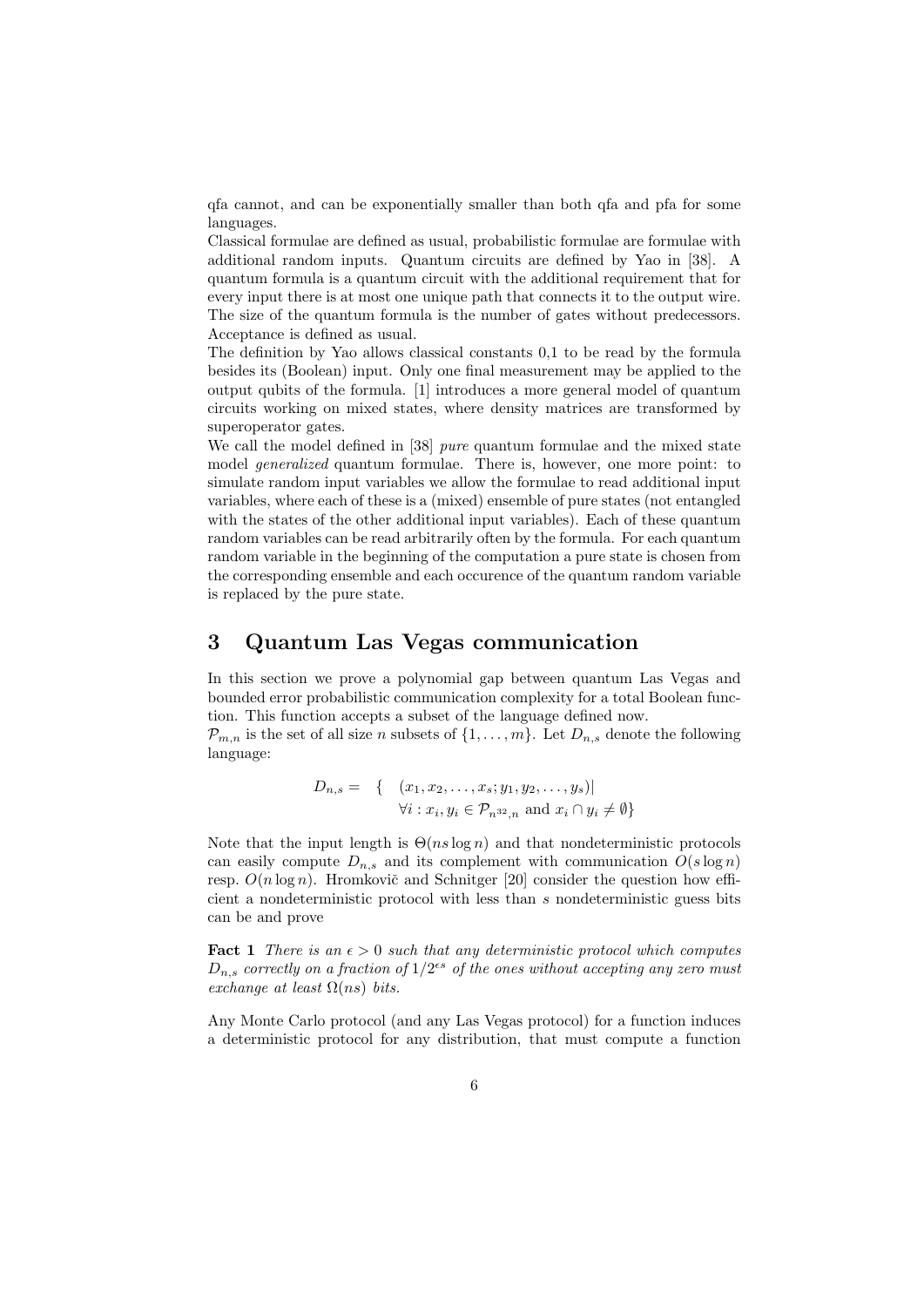correctly on 1/2 of its ones without accepting any zero. This follows from the easy part of the minimax principle [27]. So the above fact holds for Monte Carlo protocols as well. We will describe a large enough subset of the ones of the function that can be computed by a quantum Las Vegas protocol. But first we generalize the above result to allow two-sided error.

**Lemma 1** There is an  $\epsilon > 0$  such that any probabilistic protocol which decides a subset of size  $1/2^{cs}$  of the ones of  $D_{n,s}$  against the zeroes with error  $\delta$  must exchange at least  $\Omega(ns)$  bits.

PROOF SKETCH: This proof needs some modifications of the proof in [20]. We describe what has to be done, but leave out any details due to the length of that proof. In the deduction of theorem 2.1 the authors argue that accepting a large fraction of 1-inputs by a deterministic errorless protocol implies the existence of many 1-chromatic submatrices in the communication matrix. Now with two-sided error there are many almost monochromatic submatrices, that is matrices with  $1 - \delta$  ones (according to the uniform distribution). Lemma 2.1 can be proved approximately with such matrices. Then the proof of lemma 2.4 works within minor modifications and theorem 2.1 follows also for probabilistic protocols as stated above.  $\hfill \square$ 

Now we turn to the quantum protocol. We consider black-box quantum computations as in [15], [7], [8] and derive a communication upper bound via a lemma in [7]. For an input assignment  $a: \{0,1\}^{\log l} \to \{0,1\}$  an *a-gate* is an unitary mapping:

$$
U_a: |i\rangle|b\rangle \mapsto |i\rangle|a(i) \oplus b\rangle,
$$

where  $i \in \{0,1\}^{\log l}$  and  $b \in \{0,1\}$ . A quantum circuit with a blackbox input possesses a set of qubits in an initial state  $|0, \ldots, 0\rangle$ . Now unitary transformations from the basis of gates as well as a-gates are applied to the qubits in a fixed way. At the end the state of the output qubit is measured. The circuit computes a function  $f(a)$  in Las Vegas mode (i.e., the circuit may give up with probability  $\epsilon$ ). Given an algorithm for the black-box problem G we can solve a related communication problem by the following result of [7].

**Fact 2** Let  $x, y \in K^l$ . Let G be a black box problem (with input assignment  $a: \{0,1\}^{\log l} \rightarrow \{0,1\}$  solvable by an algorithm making at most t calls to an a-gate in any computation. Let L be a function  $K \times K \to \{0,1\}$ . Then there is a communication protocol where  $A$  receives  $x, B$  receives  $y$  and both have to compute  $G(L(x_1,y_1),\ldots,L(x_l,y_l))$ . The protocol communicates at most  $O(t(\log l + \log K))$  qubits.

The function L in our setting is the comparison of two numbers from  $K =$  $\{1, \ldots, m = n^{32}\}.$ 

We are interested in evaluating the following black-box problem: an AND with fan-in s of ORs with fan-in  $r$  of Boolean variables. [8] gave an errorless quantum black box algorithm for the evaluation of depth 2 AND-OR trees. This algorithm consists of 2 algorithms that accept ones or give up resp. accept zeroes or give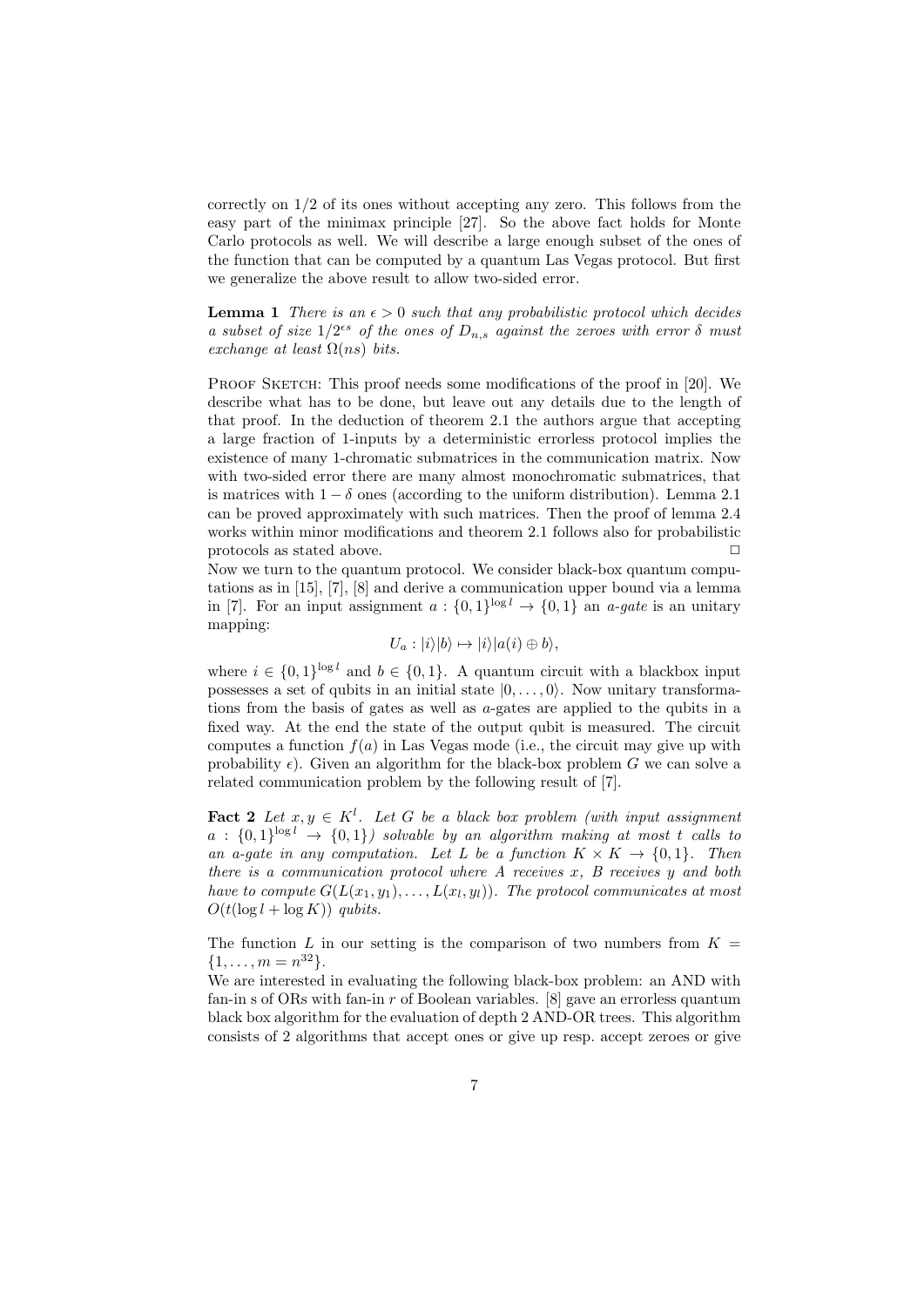up. Both algorithms return a certificate for their answer, i.e., the first algorithms finds a input variables that are one for every OR, while the second finds an OR where all input variables are 0.

A subroutine used in both algorithms is Grover's quantum search algorithm, where the error probability is reduced to at most  $\epsilon/s$  and more than one input may be a solution [6]. The cost of the algorithm is  $O(\sqrt{n}\log s)$  for finding a one input in a fan-in  $n$  OR of inputs if one exists.

The first algorithm works as follows: for all of the s ORs do a Grover search with success probability amplified to  $1-\epsilon/s$ . This gives us a certificate for all of the ORs within  $O(s\sqrt{r} \log s)$  queries with probability  $1 - \epsilon$  if such a certificate exists. If no certificate is found for some OR then give up.

The second algorithm starts with multi-level Grover search as described in [7] and finds an unsatisfied OR (if one exists) with  $O(\sqrt{sr} \log(sr))$  with constant probability. Then on the unsatisfied OR all  $r$  inputs are queried. Again the algorithm gives up if no certificate is found.

Running both algorithms in parallel gives us the correct answer after at most  $O(s\sqrt{r}\log(sr) + r)$  queries with probability 1/2.

Now by fact 2 we can find a quantum protocol for the following problem: A and B each receive a vector of sets (we assume that the elements of the sets are listed in ascending order). The protocol accepts if for all pairs  $x_i, y_i$  of sets r specific comparisons of elements have at least one success, that is we accept a subset of  $D_{n,s}$ .

Our goal is to compute a large subset of the ones of  $D_{n,s}$ . A first idea would be to solve the whole problem: we want to compare all pairs in the two sets for all s positions. For this we need a tree with  $r = n^2$ . A quick calculation shown that our algorithm is not good enough. But intuitively for two random sets fewer comparisons should be enough: the ith largest element of the set should be somewhere near  $i \cdot m/n$  (the inputs are drawn according to the uniform distribution). For any  $i$  and a random set we have

$$
Pr
$$
(There are not  $i \pm c \cdot n^{2/3}$  elements  
in the interval  $[1, ..., im/n] \le O(n)/(c^2 n^{4/3})$ .

This is true by the Chebychef inequality, since the variance of the random variable is bounded by  $O(i) = O(n)$ : the distribution is hypergeometric.

$$
Pr(\forall i \in [1, ..., n] \text{ there are}
$$

$$
i \pm c \cdot n^{2/3} \text{ elements in } [1, ..., im/n])
$$

$$
\ge Pr(\forall i \in [1, n^{2/3}, 2n^{2/3}, ..., n] \text{ there are}
$$

$$
i \pm c/2 \cdot n^{2/3} \text{ elements in } [1, ..., im/n])
$$

$$
\ge (1 - \frac{O(1)}{c^2 n^{1/3}})^{n^{1/3}} \ge 1 - \epsilon
$$

for some large enough constant  $c$ . The first inequality holds, because if the condition holds for i and  $i + n^{2/3}$ , then for all intermediate j with larger constants. The second inequality holds, because the probability that the condition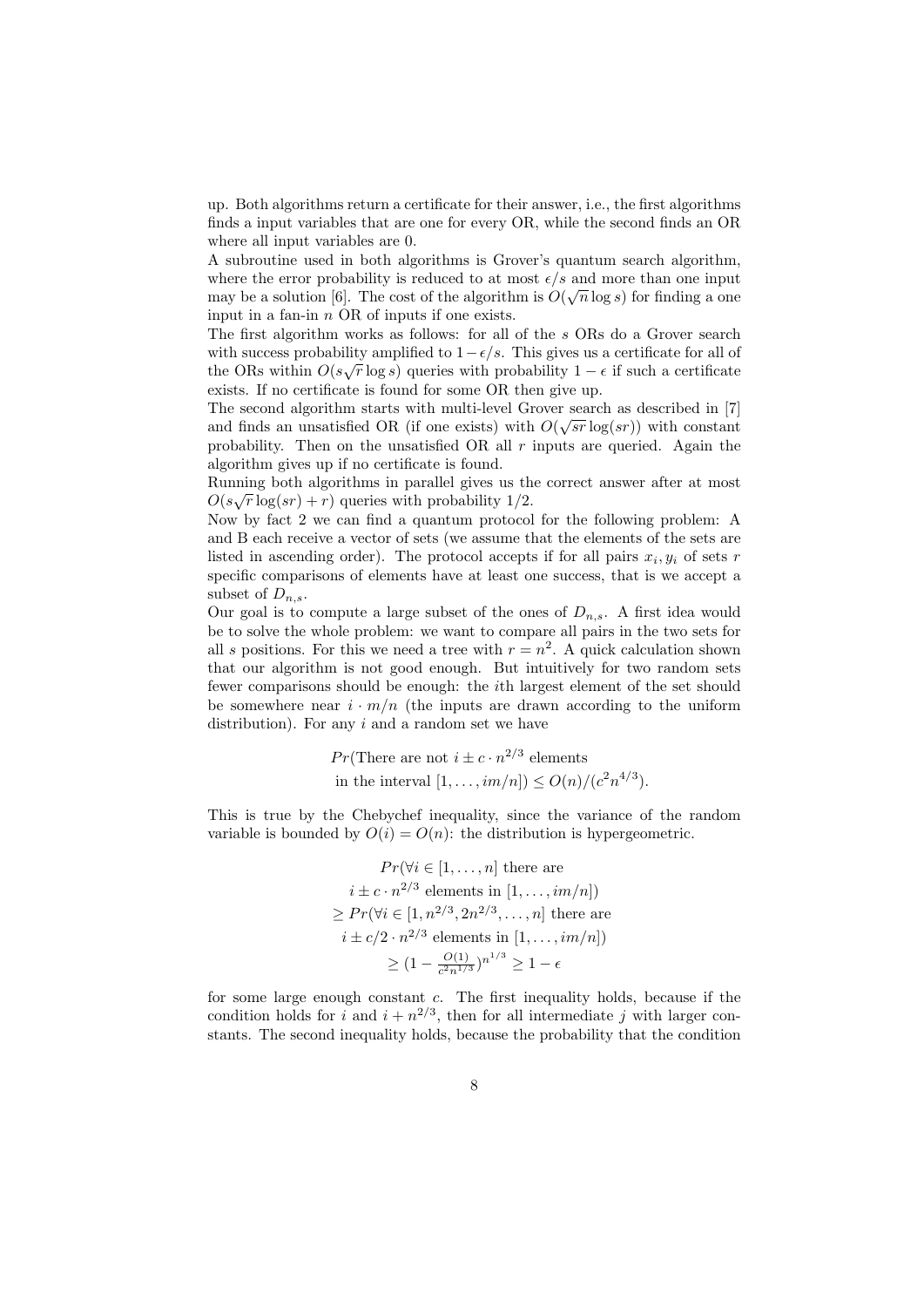holds for i is at most the probability that the condition holds for i under the restriction that it holds for all  $j < i$ . Note that the above inequality also holds if we fix some element and choose only  $n-1$ .

For a random vector of sets we can assume in the following that with probability  $1/2^{e's}$  all sets have the property that for all i between the ith element in the set and  $im/n$  there are only  $O(n^{2/3})$  elements. This holds also for a pair of random vectors chosen under the restriction that they are a one of  $D_{n,s}$ , since we can fix one intersecting element for all positions and choose the rest randomly.

Assume that two sets  $x, y$  intersect in an element a, which is  $x^i$  and  $y^j$ . If  $j > i + 8cn^{2/3}$  then let  $[i + (j - i)/2] = k$ . Now if  $a \leq km/n$  then we have at most  $cn^{2/3}$  elements  $y^{l}$  between a and  $jm/n$  and thus at most  $cn^{2/3}$  elements  $y^{l}$  between  $km/m$  and  $jm/n$  although  $j - k > 4cn^{2/3}$  and get the contradiction that up to  $jm/n$  there are at most  $k+2cn^{2/3} \leq j-2cn^{2/3}$  of the  $y^l$ . A symmetric contradiction holds for  $a \geq km/n$ . Thus  $|j - i| = O(n^{2/3})$ .

So if we compare for all s pairs  $t = 1, \ldots, s$  of sets  $x_t, y_t$  the *i*th largest element  $x_t^i$  with the elements  $y_t^k$  from  $i - cn^{2/3}$  up to  $i + cn^{2/3}$ , then we can decide intersection from non-intersection for a fraction of  $1/2^{e's}$  of all inputs in  $D_{n,s}$ without accepting a nonintersection. This gives us a large fraction of the ones of the function. By fact 2 we have found a quantum Las Vegas protocol for this subset, for which the lower bound of lemma 1 clearly holds. What is the complexity of the quantum protocol? We evaluate a tree of an s fan-in AND and r fan-in ORs. r was chosen to be  $n \cdot O(n^{2/3})$ . By the previous calculation we need communication  $O(s\sqrt{r} \log(sr) \log n + r \log n) = O(s n^{5/6} \log(sr) \log n +$  $n^{5/3} \log n$ ). Choosing  $s = n^{5/6}$  the input length is  $N = \Theta(n^{11/6} \log n)$ , so we get the following theorem.

**Theorem 1** There is a total Boolean function f such that  $Q_0(f) = O(N^{10/11+\epsilon})$ for all  $\epsilon > 0$ , whereas  $R_{\epsilon}(f) = \Omega(N/\log N)$ .

Beame and Lawry [4] describe a function for which the nondeterministic and co-nondeterministic complexity is  $O(\log n)$ , but the bounded error randomized complexity is  $\Omega(\log^2 n)$ . Lemma 1 implies

**Theorem 2**  $N(D_{n,n}), N(\neg D_{n,n}) \leq O(\sqrt{m} \log m)$ , but  $R_{\epsilon}(D_{n,n}) = \Omega(m/\log m)$  for input length  $m = \Theta(n^2 \log n)$ .

### 4 Information Theory

Our results in the next section use entropy and information theory arguments.

Definition 4 Let  $\Omega$  be a finite set,  $X \subseteq \Omega$ ,  $Pr : X \rightarrow [0,1]$  a probability distribution, and  $x \in X$  be a random variable distributed with Pr. Subsets of X are events.

The entropy of X is  $H(X) = -\sum_{x \in X} Pr(x) \log Pr(x)$ . The conditional entropy  $H(X|Y)$  of  $\overline{X}$  given  $Y$  is  $E_{y \in Y}[-\sum_{x \in X} Pr(x|y) \log Pr(x|y)].$ The information between X and Y is  $H(X:Y)$  is  $H(X) - H(X|Y)$ .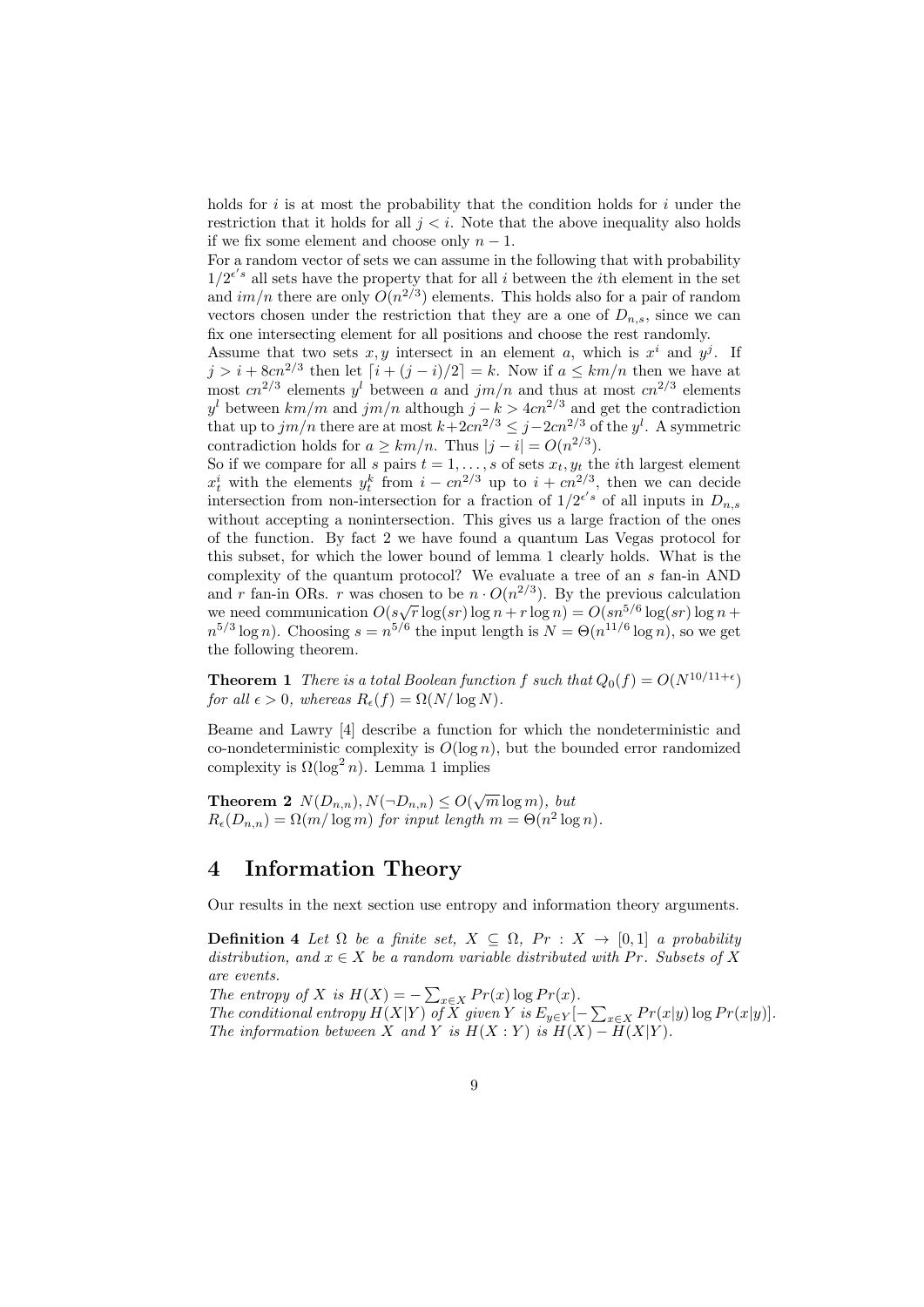**Definition 5** Let  $\{p_i, |\phi_i\rangle\}$  be a mixed state of a quantum system, i.e., with all  $p_i \geq 0$ , and  $\sum_i p_i = 1$ , for pure states  $|\phi_i\rangle$ . Then  $\rho_i = |\phi_i\rangle \langle \phi_i|$  is the density matrix of the pure state  $|\phi_i\rangle$ .  $\sum_i p_i \rho_i$  is the density matrix of the mixed state. All possible measurements of the mixed state are completely determined by  $\rho$ . In quantum mechanics the density matrix plays an analogous role to random variables in classical probability theory.

The von Neumann entropy of a density matrix  $\rho_X$  is defined by  $S(X) = S(\rho_X)$  $-trace(\rho_X \log \rho_X)$ .

The conditional von Neumann entropy  $S(X|Y)$  for a bipartite system with density matrix  $\rho_{XY}$  is defined by  $S(XY) - S(Y)$ , where the Y subsystem is the result of a partial trace (see [10]). The von Neumann information is  $S(X : Y)$  $Y = S(X) + S(Y) - S(XY)$ . The conditional information is  $S(X:Y|Z) =$  $S(XZ) + S(YZ) - S(Z) - S(XYZ).$ 

Let  $\mathcal{E} = (\rho_i, p_i)_i$  be an ensemble of density matrices with their probabilities. The Holevo information of this ensemble is  $\chi(\mathcal{E}) = S(\rho) - \sum_i p_i S(\rho_i)$ .

If the vectors  $|\phi_i\rangle$  span a Hilbert space of dimension d then the von Neumann entropy of the density matrix is bounded by  $log d$ . We also need the Holevobound [18].

**Fact 3** Let X be a classical random variable with  $Pr(X = x) = p_x$ . Suppose that for each x a quantum state with density matrix  $\rho_x$  is prepared in a quantum register Z, i.e., we have the ensemble  $\mathcal{E} = (\rho_x, p_x)_x$ . Let Y be the random variable induced by a measurement on the quantum state with density matrix  $\rho_z = \sum_x p_x \rho_x$ . Then

$$
H(X:Y) \le \chi(\mathcal{E}) = S(X:Z).
$$

We need the following lemma (a Las Vegas version of a lemma in [28]) in section 5.

**Lemma 2** Let X be a classical random variable with  $Pr(X = x) = p_x$ . Let  $\mathcal{E} = \{(p_x, \sigma_x)|x = 0, \ldots, k\}$  be an ensemble of density matrices on a quantum register Z and let  $\sigma = \sum_{x} p_x \sigma_x$  be the density matrix of the mixed state of the ensemble. Assume there is an observable with possible measurement results  $x$ and ?, so that for all x measuring the observable on  $\sigma_x$  yields x with probability at least  $1 - \epsilon$ , the result ? with probability at most  $\epsilon$ , and a result  $x' \neq x$  with probability 0, then

$$
S(\sigma) \ge \sum_{x} p_x S(\sigma_x) + (1 - \epsilon)H(X), \ i.e., \ S(X:Z) = \chi(\mathcal{E}) \ge (1 - \epsilon)H(X).
$$

PROOF: We code classical states from a random source  $X$ , which produces x with probability  $p_x$ . The code of x has the density matrix  $\sigma_x$ . The density matrix of the coding is  $\sigma$  with von Neumann entropy  $S(\sigma)$ . By Holevo's theorem the information that can be obtained on  $X$  is for any measurement with outcome Y bounded  $H(X:Y) \leq S(\sigma) - \sum_x p_x S(\sigma_x)$ . But there is a measurement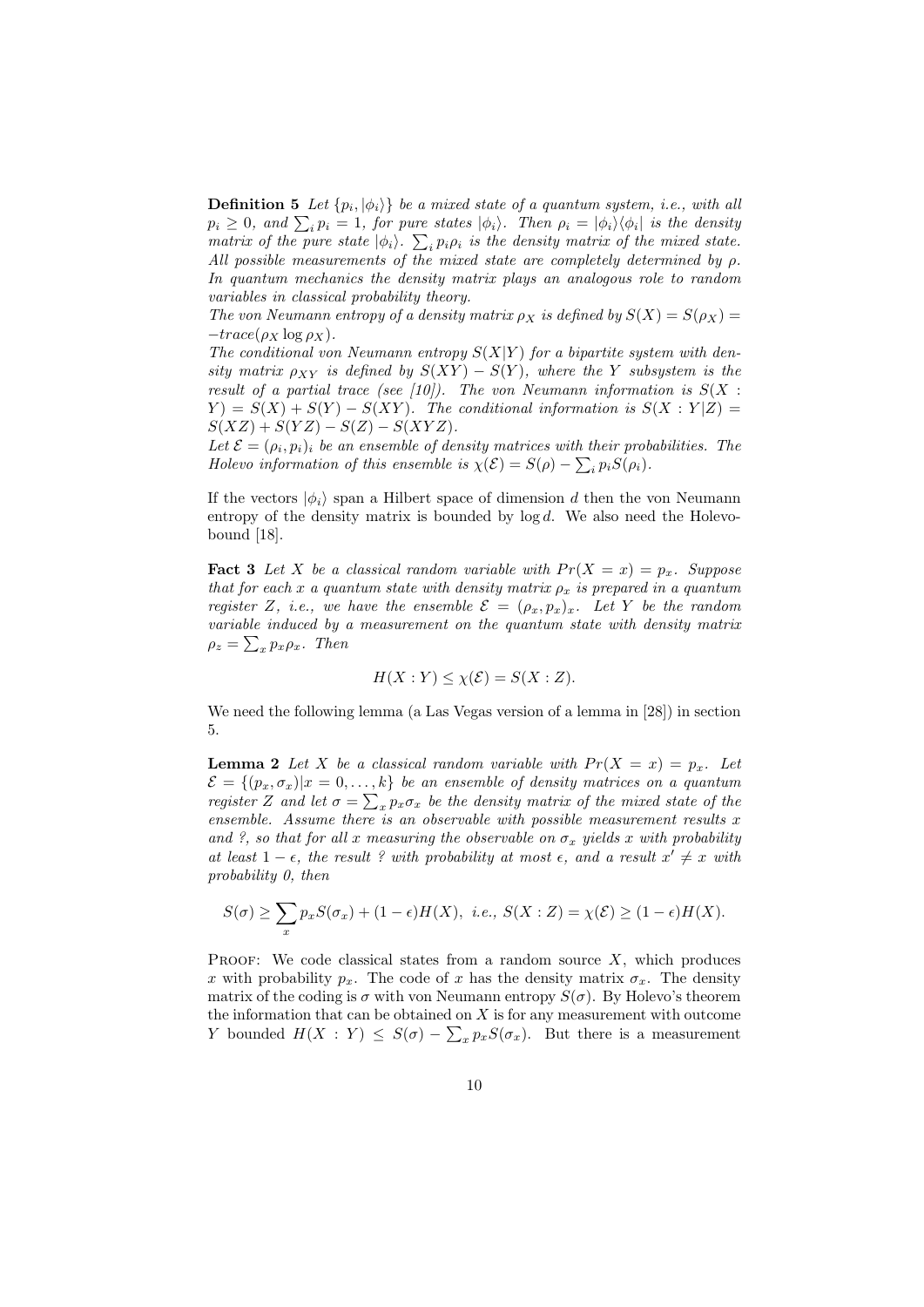as described in the lemma with  $H(X: Y) = H(X) - H(X|Y)$ , where for  $\delta = \Pr(Y = ?) \leq \epsilon$  and  $\epsilon_x = \Pr(Y = ? | X = x) \leq \epsilon$ 

$$
H(X|Y) \le (1 - \delta)H(X|Y \neq ?) + \delta H(X|Y = ?)
$$
  
\n
$$
= \delta H(X|Y = ?)
$$
  
\n
$$
= -\delta \sum_{x} Pr(X = x|Y = ?) \log(Pr(X = x|Y = ?))
$$
  
\n
$$
= -\delta \sum_{x} (\epsilon_x p_x/\delta) \log(\epsilon_x p_x/\delta)
$$
  
\n
$$
\le -\epsilon \sum_{x} p_x \log p_x + \delta \sum_{x} (\epsilon_x p_x/\delta) \log(\delta/\epsilon_x)
$$
  
\n
$$
\le -\epsilon H(X) + \delta \log \sum_{x} p_x
$$
  
\n
$$
\le \epsilon H(X).
$$

Thus the lemma follows.  $\Box$ 

### 5 Quantum one-way communication

[26] proves a lower bound on randomized one-way communication based on the notion of the VC-dimension.

**Definition 6** For a function  $f(x, y)$  a set S is shattered, if for all  $R \subseteq S$  there is an x such that  $f(x, y) = 1 \iff y \in R$  for all  $y \in S$ . The VC-dimension of a function  $f(x, y)$  is the maximal size of a shattered set.

**Fact 4** For all  $f: R_{\epsilon}^1(f) \geq \Omega(VC(f)).$ 

As an example look at the disjointness problem: the set of singleton sets (or incidence vectors with only one 1) is clearly shattered und we have  $VC(DISJ)$  =  $\overline{n}$ .

It is known that this lower bound is not always tight, though sometimes simple reductions can still prove good lower bounds, see [26].

We want to show that the lower bound holds for one-way quantum protocols with bounded error, too. To do this we give a reduction from the Index function to any function with high VC-dimension. The Index function is defined as follows:  $IX_n: \{0,1\}^n \times \{0,1\}^{\log n} \to \{0,1\}$  and  $f(x,y) = 1 \iff x_y = 1$ . Note that the player possessing  $x$  has to send the message in a one-way protocol. It is easy to see that  $VC(IX_n) = n$  and so the classical bounded error one-way communication is high.

Recently random access quantum coding was analyzed in [3], [28]. In  $n, m, \epsilon$ random access quantum coding all *n*-bit strings have to be coded in  $m$  qubits, such that for  $i = 1, \ldots, n$  there is a measurement of the qubits that yields the desired bit  $x_i$  with probability  $1 - \epsilon$ . Nayak [28] shows

**Fact 5** For any random access  $n, m, \epsilon$ -quantum coding  $m \geq (1 - H(\epsilon))n$ .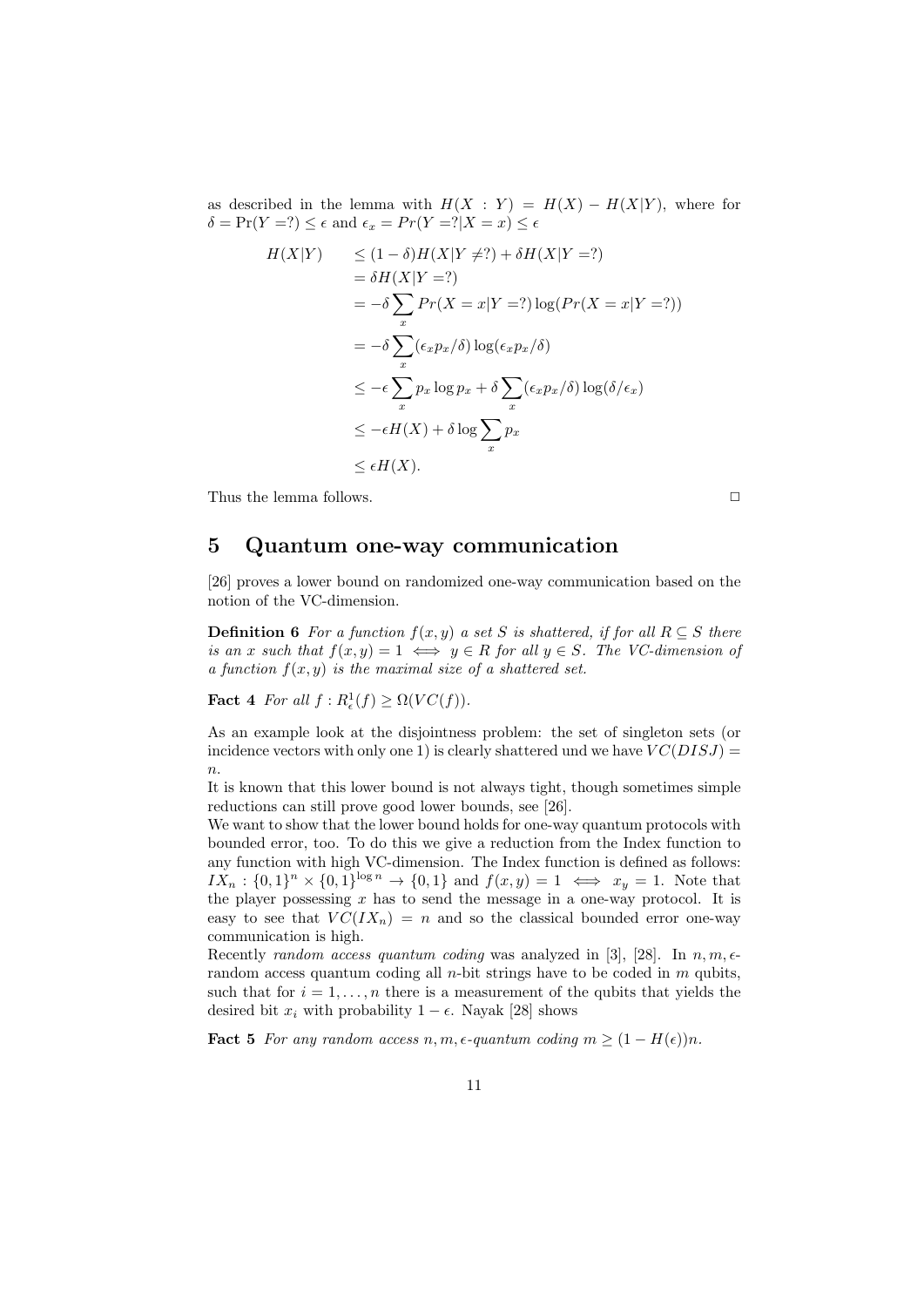The reader might have observed that the problem of random access quantum coding is equivalent to the problem of finding a quantum one-way protocol for IX. If a protocol exists, then the messages serve as mixed state codes, and if coding is possible, then codes may be used as messages.

**Theorem 3** For all  $f: Q_{\epsilon}^1(f) \geq (1 - H(\epsilon))VC(f)$  and  $Q_{\epsilon}^{1,\epsilon}(f) \geq (1 - H(\epsilon))VC(f)/2$ .

PROOF: For the first statement we give a reduction from the Index function. If  $VC(f) = d$  then there is a set  $S = \{s_1, \ldots, s_d\}$  which is shattered by f. We reduce  $IX_d$  to f. For every subset  $R \subseteq S$  the length d incidence vector  $c_R$  of R is used as a name for R. For each  $c_R$  (interpreted as input of A to  $IX_d$ ) we choose an input  $x_R$  that separates this subset from the rest of S. The reduction maps  $c_R$  to these corresponding  $x_R$  inputs. B's inputs i of  $IX_d$  are mapped to the  $s_i$ . So  $f(x_R, s_i) = 1 \iff s_i \in R \iff c_R(i) = 1$ .

In this way a quantum protocol for f solves  $IX_d$ . By fact 5 the first lower bound follows.

For the second statement we use the same reduction as above, but we have to reanalyze the complexity of  $IX_n$  in the entanglement model. We sketch the proof.

Denote the density matrix of the state of the message and those qubits in B's possession, which are entangled with some of A's qubits, by  $\sigma_{ME}$  (induced by uniformly random inputs  $X$ ). Now if each bit has to be decodable with probability  $1 - \epsilon$  then  $S(X_i : ME) \geq 1 - H(\epsilon)$  for all i. This holds because the Holevo information of the following ensemble of density matrices equals  $S(X_i: ME)$ , and is thus a bound on the accessible classical information: one matrix for the codes (and entangled bits) of words with  $X_i = 0$ , probability  $1/2$ and one for the codes (and entangled bits) of words with  $X_i = 1$ , probability 1/2. The accessible information has to be at least  $1 - H(\epsilon)$ .

But then  $S(X : ME) \geq (1 - H(\epsilon)n)$  (because the  $X_i$  are independent).  $S(X : ME)$  $ME = S(X : E) + S(X : M | E) \leq 2S(M)$  using the Araki-Lieb inequality. Note that  $S(X : E) = 0$ . So the number of qubits sent must be at least  $(1 - H(\epsilon))n/2$ .  $\Box$ 

Corollary 1  $Q_{\epsilon}^1(DISJ) \geq (1 - H(\epsilon))n$ .  $Q_{\epsilon}^{1}(GT) = \Omega(n/\log n)$  for the function  $GT(x, y) = 1 \iff x \geq y$ .

The latter follows from a reduction as in [26]. The first result has been observed independently in [9].

Now turn to exact and Las Vegas quantum one-way communication complexity for total functions. Note that for classical one-way protocols and total functions [14] show that Las Vegas communication is at most a constant factor smaller than deterministic communication.

**Theorem 4** Let row(f) denote the number of different rows in a communication matrix for  $f(x, y)$ . Then for all total functions f:  $Q_E^1(f) = \lceil \log row(f) \rceil = D^1(f), Q_{0,\epsilon}^1(f) \ge (1 - \epsilon)D^1(f).$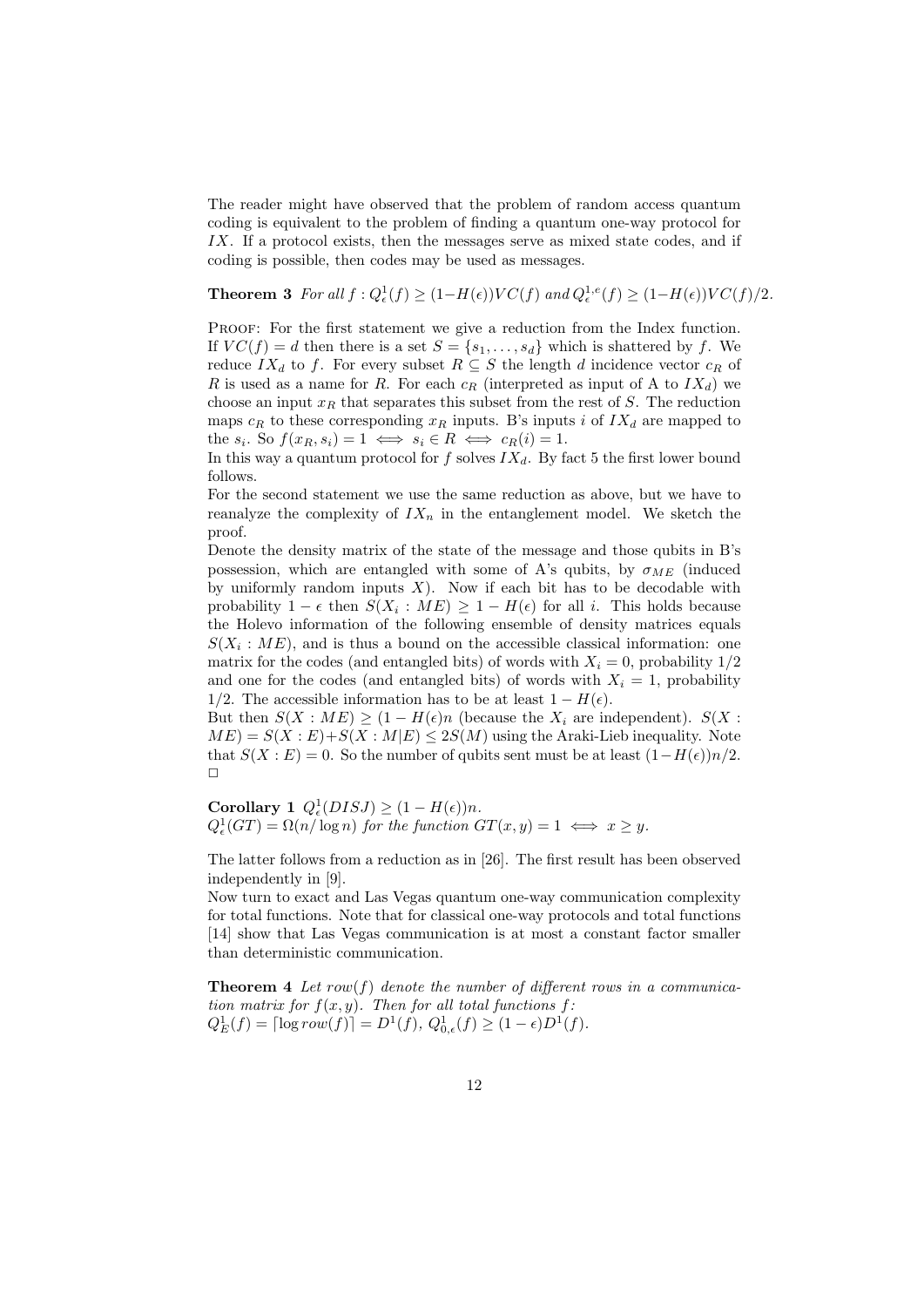PROOF: We show that a Las Vegas protocol with give-up probability  $\epsilon \geq 0$ for f with  $row(f) = R$  must use messages with von Neumann entropy at least  $(1 - \epsilon)$  log R when run on the mixed state of uniformly random inputs to A (identified with rows). Then we conclude that the message space must have dimension at least  $R^{1-\epsilon}$  and thus at least  $(1-\epsilon)$  log R qubits have to be sent. This yields both lower bounds (the upper bound is obvious).

We describe a random process of choosing rows bit per bit starting in column 1. Call the probability of a 0 in column 1  $p_1$ . Then choose a 0 with probability  $p_1$  and a 1 with probability  $1 - p_1$ . Afterward the set of rows is partitioned into  $I_1$  and  $I_0$  according to the value of  $M(i, 1)$ . If  $x_1 = b$  continue with  $I_b$  as described. If a complete row is chosen take the density matrix of the message on that row.

Let  $\rho_y$  denote the density matrix of the rows starting with the prefix y. Then the probability that a 0 is chosen after choosing  $y$  is called  $p_y$ , and the number of the different rows in the submatrix of the rows starting with  $y$  is called  $row_y$ . Clearly  $S(\rho_x) \geq 0$  for any completely chosen x. By lemma 2 we get  $S(\rho_y) \geq 0$  $p_yS(\rho_{y0}) + (1 - p_y)S(\rho_{y1}) + (1 - \epsilon)H(p_y)$ . So via induction

$$
S(\rho_y) \ge p_y((1 - \epsilon) \log row_{y0})
$$
  
+ (1 - p\_y)((1 - \epsilon) \log row\_{y1}) + (1 - \epsilon)H(p\_y)  
= (1 - \epsilon)(p\_y \log(p\_y row\_y)  
+ (1 - p\_y) \log((1 - p\_y) row\_y) + H(p\_y))  
= (1 - \epsilon) \log row\_y.

We conclude that  $S(\rho) > (1 - \epsilon) \log row(f)$ . Now we consider the same problem in the entanglement model. The proof methods of theorem 4 and theorem 3 part 2 yield

**Theorem 5** For all total functions  $f$ :  $Q_E^{1,e}(f) = [D^1(f)/2], Q_{0,\epsilon}^{1,e}(f) \ge D^1(f)(1-\epsilon)/2$ 

#### 6 Quantum one-way automata

The common way to prove lower bounds on classical deterministic finite automata size is by means of the Nerode index. A generalization of one-way communication (see [14]) captures the Nerode index.

**Definition 7** In a one-way communication problem A receives an input  $x \in \Sigma^*$ , B receives  $y \in \Sigma^*$  and they decide the Boolean function  $f(xy)$ . Deterministic and quantum one-way communication complexity of f as well as the VCdimension are defined as above.

The number of different rows of the (infinite) communication matrix (defined by  $M(x, y) = f(xy)$  with rows and columns for all  $x, y \in \Sigma^*$  equals the Nerode index [14].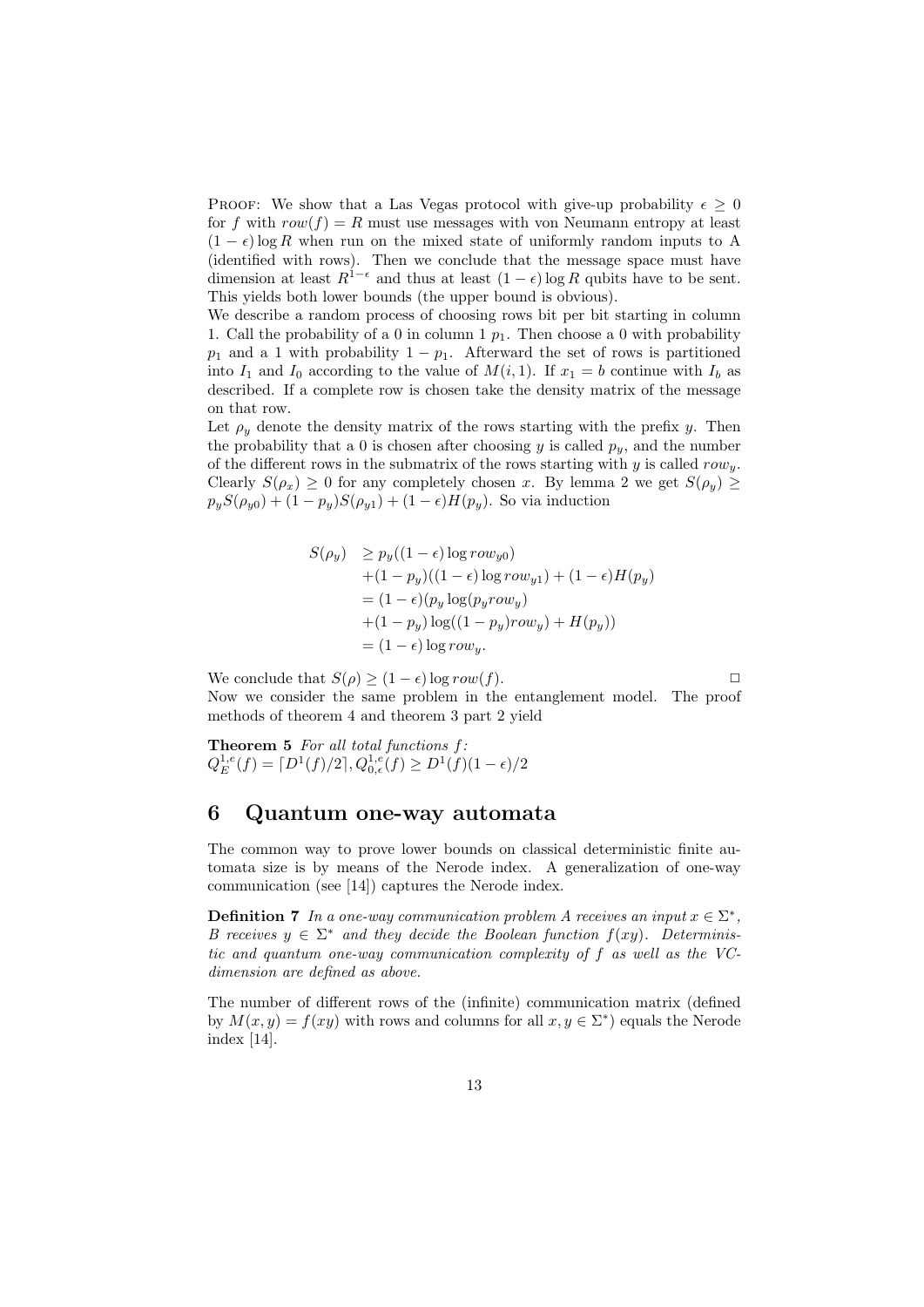**Theorem 6** For all total functions  $f : \Sigma^* \to \{0,1\}$  with minimal dfa's of size D the following holds:

Every exact quantum/classical automaton for f has at least size D. Every quantum/classical automaton with error  $\epsilon$  for f has size at least  $2^{(1-H(\epsilon))VC(f)}$ . Every Las Vegas quantum/classical automaton with give-up probability  $\epsilon$  has at least size  $D(f)^{1-\epsilon}$ .

Proof: As argued in the proof of theorem 4 the von Neumann entropy of the messages in a protocol with a communication matrix having  $R$  rows and give up probability  $\epsilon$  is at least  $(1 - \epsilon) \log R$ . Since the protocol can simulate an automaton of size  $q$  using messages in a  $q$ -dimensional Hilbert space we have that  $q > R^{1-\epsilon}$ . R equals the Nerode index and we get the result for exact and Las Vegas automata.

For the case of bounded error simulate the automaton with size  $q$  by a protocol with  $q$ -dimensional messages. Since the von Neumann entropy of the message space must be at least  $(1 - H(\epsilon))VC(f)$  and at most log q the lower bound follows.  $\Box$ 

**Corollary 2** The size of a quantum/classical automaton for IX is  $2^{\Omega(n)}$ . The size of a quantum/classical for DISJ is  $2^{\Omega(n)}$ .

## 7 Quantum formulae

Let us rephrase the Nečiporuk lower bound [29] on formula size in terms of one-way communication as done in [22].

**Definition 8** Let f be a function and  $y_1 \nldots y_k$  a disjoint partion of the n inputs. Player B knows the inputs in  $y_i$  and A all other inputs.

The deterministic one-way communication complexity of f under this partition is called  $c_i(f)$ .  $vc_i(f)$  denotes the VC-dimension of the communication problem. We call  $\sum_i vc_i(f)$  the VC-Nečiporuk function.

It is easy to see that  $\sum_i c_i(f)$  coincides asymptotically with the (standard) Nečiporuk function and is thus an asymptotical lower bound for deterministic formula size [29]. [35] considers pure quantum formulae (which are allowed to read only inputs and Boolean constants, and which may only measure one output qubit). The result is:

Fact 6 Any pure quantum formula computing f has size  $\Omega(\sum_i c_i(f)/\log c_i(f)).$ 

We now consider a function, for which probabilistic formulae are more succinct than pure quantum formulae (see [22]). The matrix product function MP receives  $n \times n$ -matrices  $T_1, T_2$  over  $GF(2)$  as inputs and accepts if  $T_1 \cdot T_2 \neq 0$ .

**Fact 7** The MP function can be computed in size  $O(n^2)$  by a probabilistic formula.

There is a partition of the inputs such that the Nečiporuk function for the partition and the MP function is  $\Omega(n^3)$ .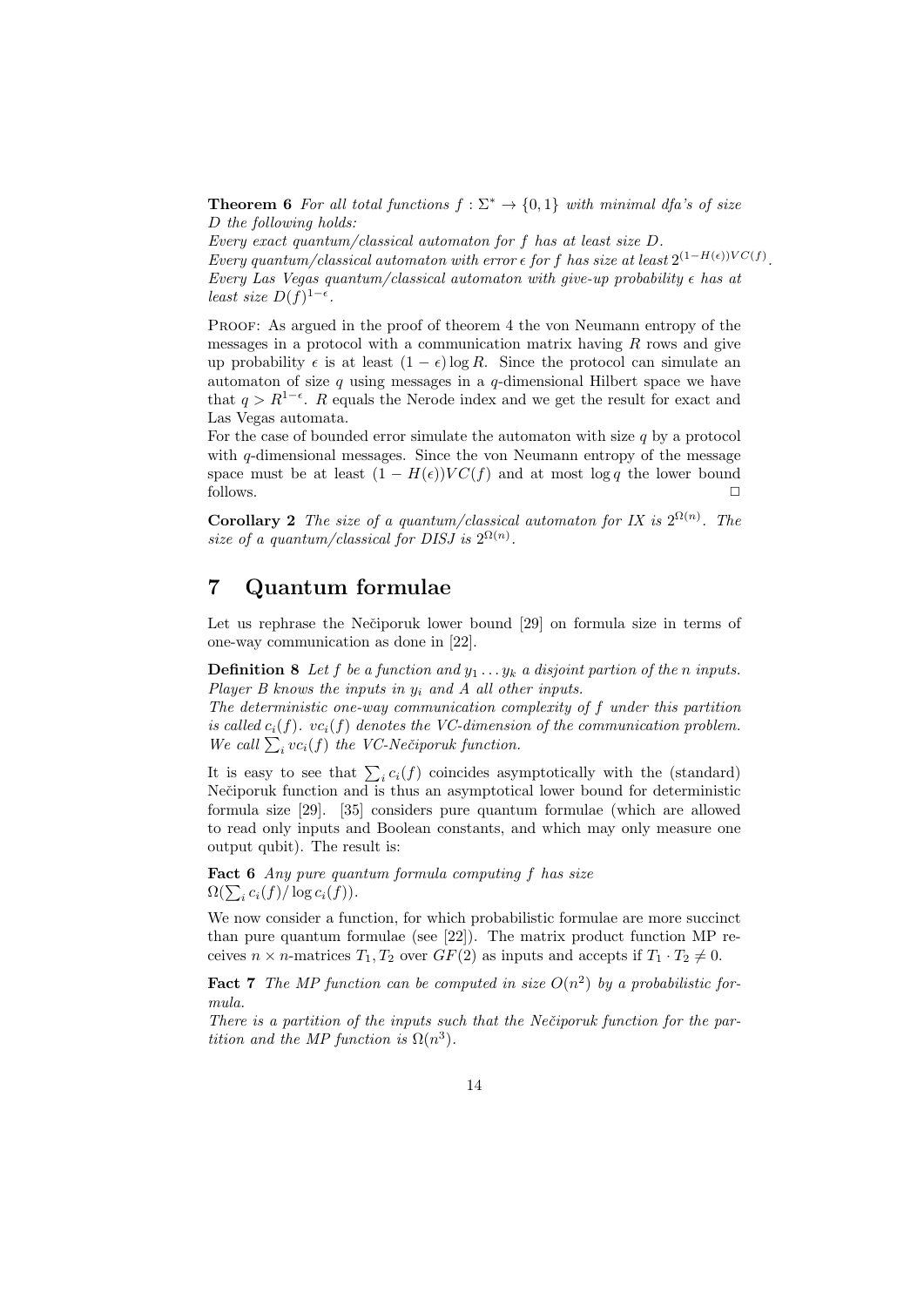This leads to the following

**Corollary 3** There is a function with size  $O(N)$  probabilistic formulae that requires size  $\Omega(N^{3/2}/\log N)$  for pure quantum formulae.

Clearly any probabilistic formula can be simulated efficiently by a generalized quantum formula. A different lower bound method is needed.

**Theorem 7** The VC-Nečiporuk function is an asymptotic lower bound on the size of generalized quantum formulae with bounded error.

The Nečiporuk function is an asymptotic lower bound on the size of generalized quantum Las Vegas formulae.

PROOF SKETCH: For a given partition of the inputs we show how a quantum formula  $F$  can be simulated by the  $k$  communication games, such that the quantum one-way communication of game  $i$  is asymptotically bounded by the number of leaves in the subtree of  $F$  that contains exactly the variables belonging to B.

Measurements can be deferred to the end of the computation of the formula. The argument of [35] cannot be used directly, because of the additional inputs. For the simulation the communication model with entanglement is used. Due to theorems 3 and 5 this does not affect the lower bound by more than a constant factor.

Let an additional input read by the formula be in the state  $\alpha_i|0\rangle + \beta_i|1\rangle$  with probability  $p_i$ . Using measurements on the shared entangled qubits one player produces the distribution  $p_i$ . Then with probability  $p_i$  the state  $\alpha_i|0\rangle + \beta_i|1\rangle$  is produced by both players as input to the formula.

In all communication games player B evaluates the formula as far as possible without the help of A. By a path squeezing argument similar to that in [35]  $O(1)$  qubits communication suffice for evaluating a path in the formula with the following property: all inner gates have one input from A and one input from the predecessor in the path.

By standard arguments the number of occurrences of input variables of B in the formula is lower bounded by the number of such paths and thus by the communication.

For this path squeezing we employ a version of programmable quantum gates [30] with amplified success probability. Informally speaking, player A sends the program of a unitary operation corresponding to the path to player B using an average of  $O(1)$  qubits. Player B can perform that operation with high probability in the Las Vegas sense. If B's operation fails he sends a note about this to A (such a note bears no information and can be tolerated in the lower bound argument for quantum one-way communication complexity).

Overall the size as the number of leaves is lower bounded by the sum of the communications in the games, which is lower bounded by the VC Nečiporuk function due to theorem 3.

For Las Vegas formulae we get a Las Vegas one-way protocol, which is bounded by theorem 5.  $\Box$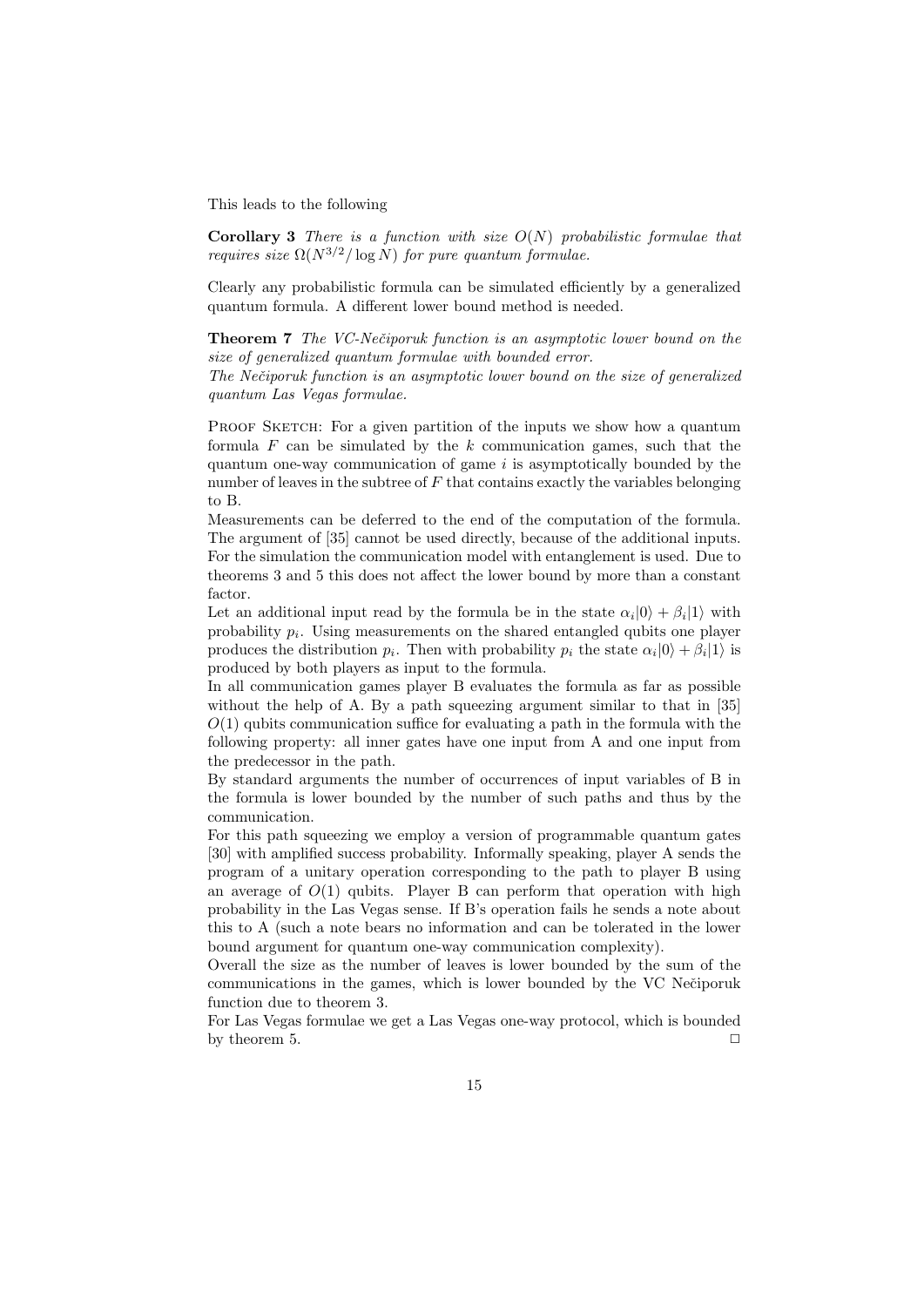It is well known that the Indirect Storage Access function (ISA) has deterministic formula size  $\Theta(n^2/\log n)$ . The ISA function is defined as follows: there are inputs  $U, X, Y$ , with  $|U| = \log n - \log \log n$ ,  $|X| = |Y| = n$ ,  $ISA(U, X, Y) = Y_{X_U}$ .

Corollary 4 A generalized quantum formula computing ISA with bounded error has size  $\Omega(n^2/\log n)$ .

Considering matrix multiplication again we get

**Corollary 5** There is a function which can be computed in size  $O(N)$  by a generalized quantum formula with bounded error, but requires size  $\Omega(N^{3/2})$  for generalized quantum Las Vegas formulae, i.e., there is a gap of  $\Omega(N^{1/2})$  between Las Vegas and bounded error formula size.

#### 8 Rounds in quantum communication?

It is well known that for deterministic, probabilistic, (and even limited nondeterministic) communication complexity there are functions which can be computed much more efficiently in k rounds than in  $k-1$  rounds (see [13], [17], [31], [32], [23]). In most of these these results the pointer jumping function is considered.

**Definition 9** Let  $V_A$  and  $V_B$  be disjoint sets of n vertices each. Let  $F_A = \{f_A | f_A : V_A \rightarrow V_B\}$ , and  $F_B = \{f_B | f_B : V_B \rightarrow V_A\}$ . Then let  $f(v) = f_A(v)$  (resp.  $f_B(v)$ ) if  $v \in V_A$  (resp.  $v \in V_B$ ). Define  $f^{(0)}(v) = v$  and  $f^{(k)}(v) = f(f^{(k-1)}(v)).$ Then  $g_k : F_A \times F_B \to (V_A \cup V_B)$  is defined by  $g_k(f_A, f_B) = (f^{(k+1)}(v_1)),$  where  $v_1$  is fix. The function  $f_k : F_A \times F_B \to \{0,1\}$  is the XOR of all bits in the binary code of the output of  $q_k$ .

Nisan and Wigderson proved in [31] that  $f_k$  has a randomized k round communication complexity of  $\Omega(n/k^2 - k \log n)$  if B starts communicating and a deterministic k round communication complexity of  $k \log n$  if A starts. They also describe a randomized protocol computing  $g_k$  with communication  $O((n/k) \log n)$  in the "bad" situation, [32] show that deterministic communication is  $\Theta(n)$  then. The following is however easy to deduce from the proof of [31].

**Observation 1**  $D^{k,A}(g_k) \leq k \log n$ .  $R_{\epsilon}^{k,B}(f_k) \geq \Omega(n/k + k).$ 

PROOF IDEA: The first statement is trivial.

In the conclusion of their theorem 2 the authors show that deterministic protocols with communication  $\delta n - k \log n$  have error at least  $1/2^k$  on the uniform distribution for some small constant  $\delta$ . But then protocols with  $o(n/k - \log n)$ communication cannot have error separated from 1/2 by a constant. The lower bound k is trivial for k round protocols.  $\Box$ 

By a simple reduction we get the following result.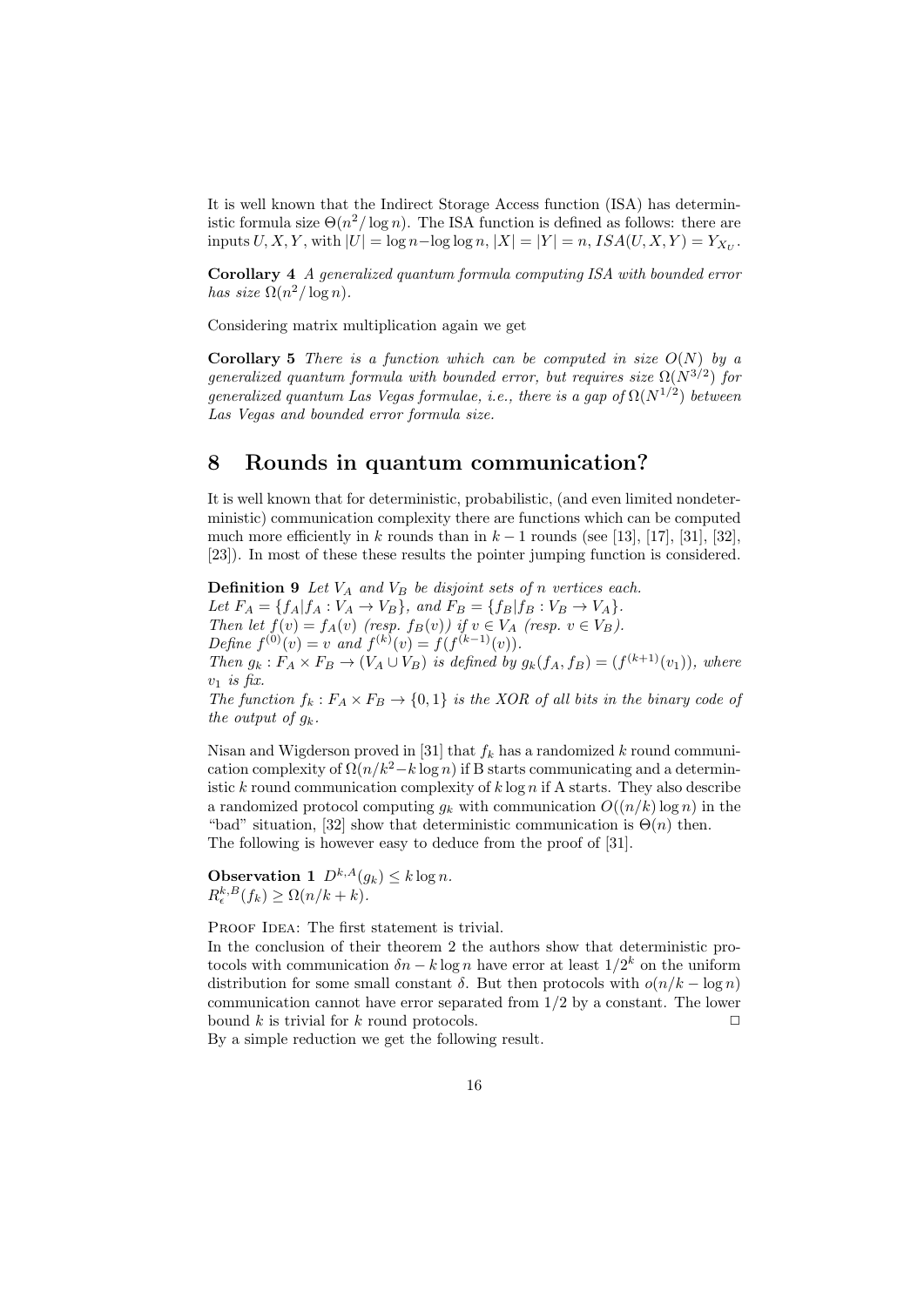**Observation 2** If the  $Q_{\epsilon}^{k,B}(f_k) \ge c(n)$  then any k-round quantum protocol for the disjointness problem needs communication  $\Omega(c(n^{1/k}))$ .

The best upper bound known is  $O(\sqrt{n}\log n)$  communication in  $O(\sqrt{n})$  rounds [7].

The main difficulties in analyzing the quantum complexity of pointer jumping lie in the fact that the information of the messages on the next pointer may increase very fast (if one consider a suitable adaption of the protocol in [32]), while still for every measurement only with small probability large information is obtained.

#### References

- [1] D. Aharonov, A. Kitaev, N. Nisan. Quantum Circuits with Mixed States. Proc. 30th ACM Symp. on Theory of Comp., pp.20–30,1998.
- [2] A.Ambainis, R.Freivalds. 1-way quantum finite automata: strengths, weaknesses and generalizations. Proc. 39th Symp. Found. of Computer Science, pp. 332–341, 1998.
- [3] A.Ambainis, A.Nayak, A.Ta-Shma, U.Vazirani. Dense quantum coding and a lower bound for 1-way quantum finite automata. Proc. 31th ACM Symp. on Theory of Comp., pp.376–383, 1999.
- [4] P.Beame, J.Lawry. Randomized versus Communication Nondeterministic Complexity. Proc. 24th ACM Symp. on Theory of Comp., pp.188– 199, 1992.
- [5] C.H.Bennett, S.J.Wiesner. Communication via one- and two-particle operators on Einstein-Podolsky-Rosen states. Phys. Rev. Lett., vol.69, pp.2881–2884, 1992.
- [6] M.Boyer, G.Brassard, P.Hoyer, A.Tapp. Tight bounds on quantum searching. 4th Workshop on Physics and Computation, pp.36-43, 1996.
- [7] H.Buhrman, R.Cleve, A.Wigderson. Quantum vs. classical communication and comp. Proc. 30th ACM Symp. on Theory of Comp., pp.63– 68,1998.
- [8] H.Buhrman, R.Cleve, R.de Wolf, C.Zalka. Reducing error probability in quantum algorithms. Proc. 40th Symp. Found. of Computer Science, 1999.
- [9] H.Buhrman, R.de Wolf. Communication Complexity Lower Bounds by Polynomials. quant-ph 991001.
- [10] N.Cerf, C.Adami. Quantum information theory of entanglement and measurement. Proc. of Physis and Computation PhysComp, pp.65–71, 1996.
- [11] R.Cleve, H.Buhrman. Substituting quantum entanglement for communication. Physical Review A, vol.56, pp.1201-1204, 1997.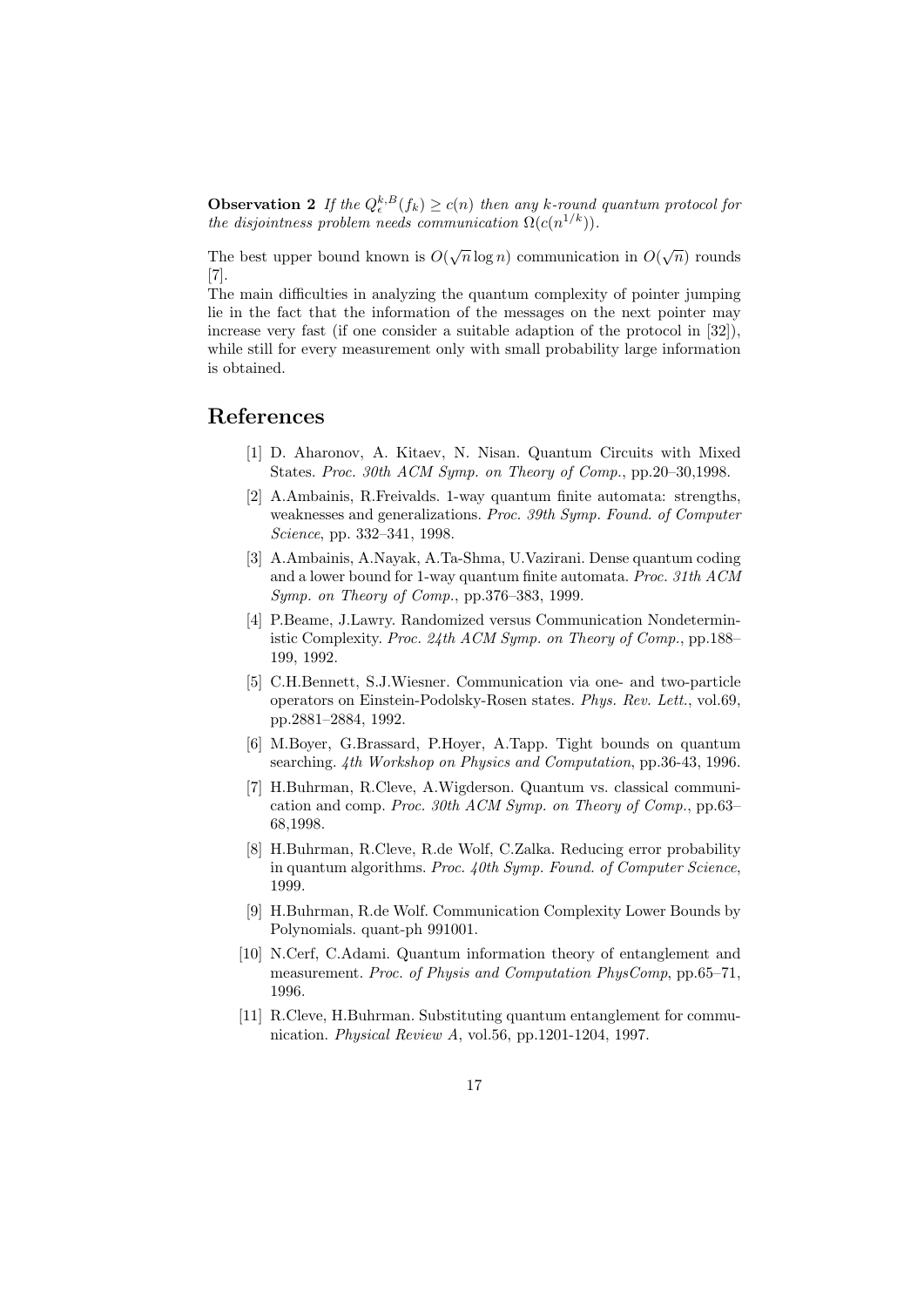- [12] R.Cleve, W.van Dam, M.Nielsen, A.Tapp. Quantum Entanglement and the Communication Complexity of the Inner Product Function. quant-ph 9708019.
- [13] P.Duris, Z.Galil, G.Schnitger. Lower Bounds on Communication Complexity. Information & Computation, vol.73, pp.1–22, 1987.
- [14] P.Duriš, J.Hromkovič, J.D.P.Rolim, G.Schnitger. Las Vegas Versus Determinism for One-way Communication Complexity, Finite Automata, and Polynomial-time Computations. Symp. on Theoretical Aspects of Computer Science, pp.117–128, 1997.
- [15] L.K.Grover. A fast quantum mechanical algorithm for database search. 28th ACM Symposium on Theory of Computing, pp.212-219, 1996.
- [16] J.Gruska. Quantum Computing. Wiley Interscience. 1999.
- [17] B.Halstenberg, R.Reischuk. Different Modes of Communication. SIAM Journal Comput., vol.22, pp.913–934, 1993.
- [18] A.S. Holevo. Some estimates on the information transmitted by quantum communication channels. Problems of Information Transmission, vol.9, pp.177–183, 1973.
- [19] J.Hromkovič. Communication Complexity and Parallel Computing. Springer, 1997.
- [20] J.Hromkovič, G.Schnitger. Nondeterministic Communication with a Limited Number of Advice Bits. Proc. 28th ACM Symp. on Theory of Comp., pp.451–560, 1996.
- [21] B.Kalyanasundaram, G.Schnitger. The Probabilistic Communication Complexity of Set Intersection. SIAM Journ.Discr.Math., vol.5, pp.545-557, 1992.
- [22] H.Klauck. On the Size of Probabilistic Formulae. 8th Int. Symp. on Algorithms and Computation, pp.243–252, 1997.
- [23] H.Klauck. Lower bounds for computation with limited Nondeterminism. 13th IEEE Conference on Computational Complexity, pp.141–153, 1998.
- [24] A.Kondacs, J.Watrous. On the power of quantum finite state automata. 38th Symp. Found. Computer Science, pp.66–75, 1997.
- [25] I. Kremer. Quantum Communication. Master's thesis (Hebrew University), 1995.
- [26] I. Kremer, N. Nisan, D. Ron. On Randomized One-Round Communication Complexity. 27th Symp. Theory of Comp., pp. 596–605, 1995
- [27] E.Kushilevitz, N.Nisan. Communication Complexity. Cambridge Univ. Press, 1996.
- [28] A.Nayak. Optimal lower bounds for quantum automata and random access codes. Proc. 40th Symp. Found. of Computer Science, 1999.